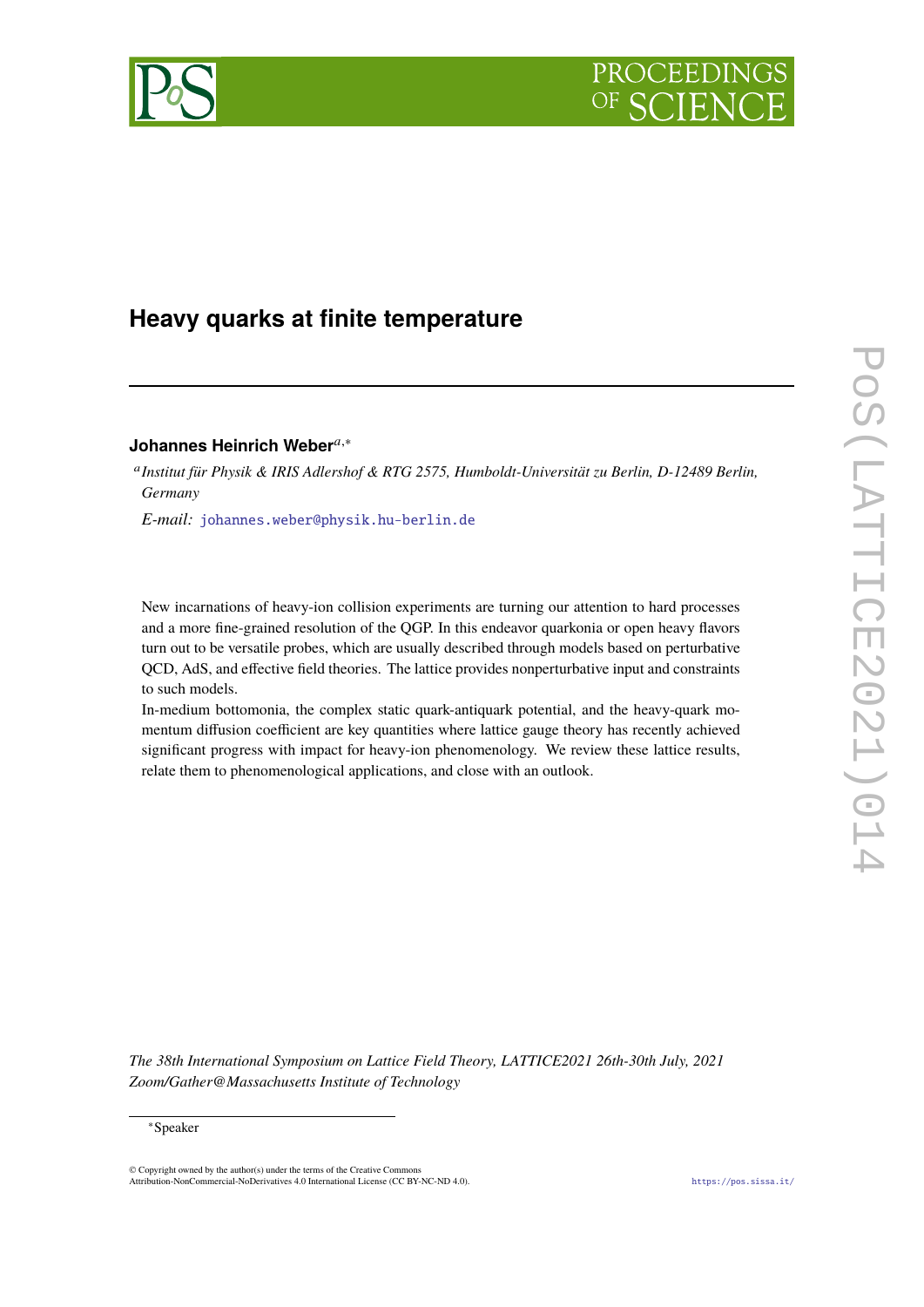#### **1. Introduction**

Both the asymptotic freedom at short distances, where the weak-coupling approach applies, as well as a wide range of strictly non-perturbative, mutually interrelated long-distance phenomena are well-established in experimental and theoretical studies of nuclear matter (see, e.g., Refs. [\[1](#page-18-0)[–4\]](#page-18-1) for a review). On the one hand, the asymptotic freedom predicts that nuclear matter can be understood at very high temperatures or densities as a hot plasma of its fundamental partons, which are interacting weakly [\[5\]](#page-18-2). This high-temperature state of nuclear matter is called the quark-gluon plasma (QGP), whose properties are determined by the interplay of its scales – the temperature  $T$ , the Debye mass  $m_D \sim gT$ , and the magnetic scale  $g^2T$  – which are hierarchically ordered as  $g^2T \ll m_D \ll \pi T$ in the strict weak-coupling limit. On the other hand, the infrared regime of nuclear matter at sufficiently low temperatures and densities can be described to a good approximation as a gas of essentially non-interacting hadrons and resonances exhibiting their respective non-perturbative vacuum properties [\[6\]](#page-18-3). This low-temperature state of nuclear matter is called a hadron gas. As a description in terms of a hadron gas would lead to exponential growth in the density of states, it must eventually break down at high temperatures [\[7\]](#page-18-4).

Instead, the properties of nuclear matter and the nature of its degrees of freedom undergo dramatic transitions when its temperature is increased towards and beyond certain thresholds that depend strongly on the details of the particle content, in particular on the number and mass of the light quark flavors [\[8\]](#page-18-5). On the one hand, the transition in the physical world, dominated by the nearby chiral transition at  $T_x \approx 132 \text{ MeV}$  for  $N_f = 2$  massless flavors and a physical strange quark [\[9\]](#page-18-6), is a smooth and broad crossover centered at the pseudocritical temperature of  $T_{\text{pc}} \approx 157 \text{ MeV}$ with an uncertainty of about  $1\%$  [\[10,](#page-18-7) [11\]](#page-18-8). On the other hand, in the SU(3) pure gauge theory the deconfinement transition at  $T_d \approx 270$  MeV is the relevant threshold. Not too far above those respective thresholds, i.e. up to  $T \sim 300 \,\text{MeV}$ , the corresponding thermal medium produced in heavy-ion collisions behaves as an almost inviscid, nearly perfect fluid, which indicates a stronglycoupled medium, while quite a few of its properties become quantitatively similar to predictions from the weak-coupling expansion at  $T > 300$  MeV, e.g., heavy quark-antiquark free energies in the static limit [\[4,](#page-18-1) [12\]](#page-18-9). At present, how and when this thermal medium becomes weakly coupled are unsolved questions, which are addressed in ongoing research.

Heavy quarks, either considered as isolated partons or within a heavy quark-antiquark pair, are almost ideal probes for the properties of the strong interactions (see, e.g., Refs. [\[13,](#page-18-10) [14\]](#page-18-11) for recent reviews). The former can be treated in many realistic scenarios as slowly-moving, nonrelativistic probes with  $m_h v \ll m_h$  in the fundamental representation of the gauge group, for whom particle-antiparticle creation and annihilation is strongly suppressed. When immersed into a thermal medium, the heavy quark primarily interacts with the medium through collisional or radiative processes. Both kinds of processes contribute to *transport phenomena*, namely they modify the energy and momentum, and thereby position of the heavy quark. The latter form non-relativistic bound states in QCD with  $m_h v^2 \ll m_h v \ll m_h$ . The low-lying ones have most of their support within the Coulomb core of the QCD static potential, and thereby constitute the QCD analog of positronium. Due to this analogy these bound states are called *quarkonia*. The effective field theory ideally suited to describing these bound states is potential non-relativistic QCD (pNRQCD), which is obtained by successively integrating out the scales  $m_h$  and  $m_h v \sim 1/r$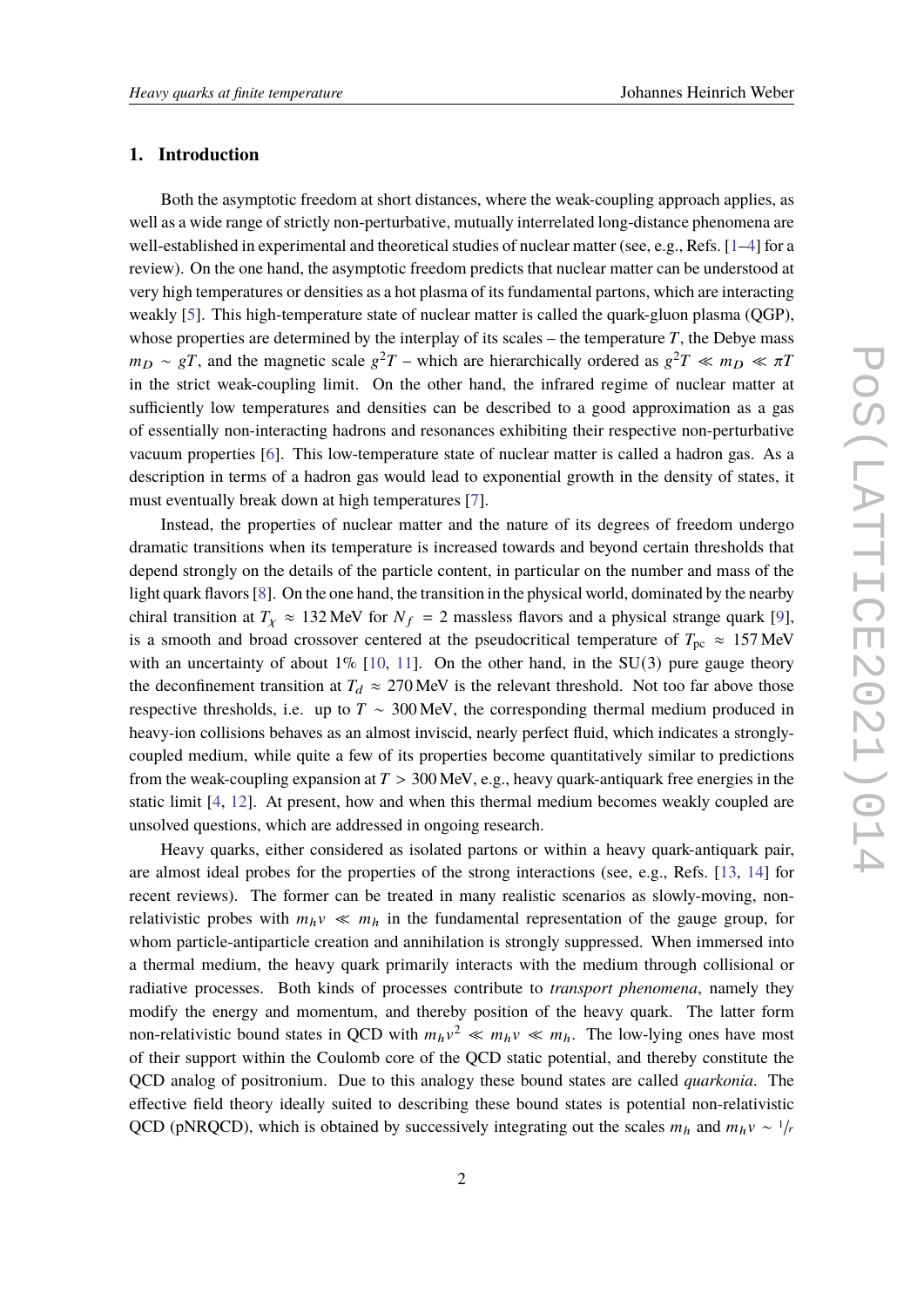(see, e.g., Ref. [\[15\]](#page-18-12) for a review). When immersed into a thermal medium, the heavy quarkonia primarily interact with the medium through dissociative processes leading to thermal broadening, or acquire a thermal mass shift that is attributed to a screening of color charges. Due to the dissociative processes the heavy quark and antiquark may spend considerable time in a dissociated state before recombining again. Hence, a full dynamical description of in-medium quarkonia must account for the transport phenomena that govern the evolution of the dissociated state, too. The phenomena affecting both types of heavy-quark probes are due to dynamical processes, and therefore require a real-time formalism to explicitly manifest in correlation functions.

Due to the large value of the heavy-quark mass  $m<sub>h</sub>$ , which is much larger than the emergent scale  $\Lambda_{\text{QCD}}$ , at which non-perturbative effects dominate, the weak-coupling approach is applicable to many analytic calculations of properties of heavy-quark systems. While the heavy-quark mass  $m<sub>h</sub>$ is still much larger than the medium temperature  $T$ , in-medium heavy-quark systems show some resilience against thermalization. Many interactions between the heavy-quark system and its thermal environment may be considered as perturbations of vacuum-like properties that are suppressed by powers of the ratio of the scales  $T_{/m_h}$ , even for a strongly-coupled medium. The question, which type of medium interaction or thermal perturbation is most relevant strongly depends on the regime determined by the various scales of the problem. The process of quarkonia fully thermalizing with the medium is termed *melting* independent of the underlying mechanism.

The idea of studying the thermal modification of heavy quarkonia in a heavy-ion collision is an old one. Starting from a confining potential model for the binding of  $J/\Psi$  and the Yukawa-type modification due to the Debye screening of chromoelectric fields in a QGP, Matsui and Satz deduced that quarkonia cannot survive as bound states once the thermal screening length  $1/m<sub>D</sub>$  becomes as small as the average radius  $r_{J/\Psi}$  [\[16\]](#page-18-13). They concluded that the modification of the quarkonia rates would be a fingerprint of QGP formation. Later on, these ideas were extended to the notion of sequential melting, namely, that excited quarkonia with weaker binding, and thus larger radii, would already melt at lower temperatures, thereby establishing the notion that a variety of quarkonia constitutes a thermometer of QGP [\[17\]](#page-18-14). Melting temperatures of different quarkonia species significantly depend in model calculations on the assumption whether the underlying potential is of a weak- or strong-binding type, where the former would be screened similar to the quark-antiquark free energies [\[4,](#page-18-1) [12\]](#page-18-9), while the latter would retain a robust remnant of the confining interaction. The former would imply the melting of  $J/\Psi$  slightly above the crossover and of  $\Upsilon(1S)$  around  $T \sim 300$  MeV, while the latter might permit J/Ψ surviving up to significantly higher temperatures and  $\Upsilon(1S)$  up to  $T \sim 450$  MeV [\[1\]](#page-18-0).

Heavy-quark transport has been considered for a similarly long time. Early calculations in perturbative QCD predicted large values of the heavy-quark diffusion constant  $D[18]$  $D[18]$ , while lattice calculations in the quenched approximation [\[19–](#page-18-16)[22\]](#page-19-0) or heavy-ion phenomenology [\[23\]](#page-19-1) seem to prefer a smaller value consistent with a strongly-coupled medium. Similarly, since effective field theory calculations [\[24\]](#page-19-2) indicate in the hadron gas phase a decrease towards the crossover, the heavy-quark transport coefficients seem to approach in the crossover region global extrema close to the bounds predicted by the AdS/CFT correspondence, i.e.  $D(2\pi T) \approx 1$  [\[25\]](#page-19-3). Yet a first-principles calculation that also accounts for dynamical quarks in the crossover region is not available yet.

In heavy-ion collisions heavy quark-antiquark pairs are produced in hard processes taking place during the earliest stages. If the temperature is sufficiently high, namely  $\pi T \gtrsim m_c$ , which is reached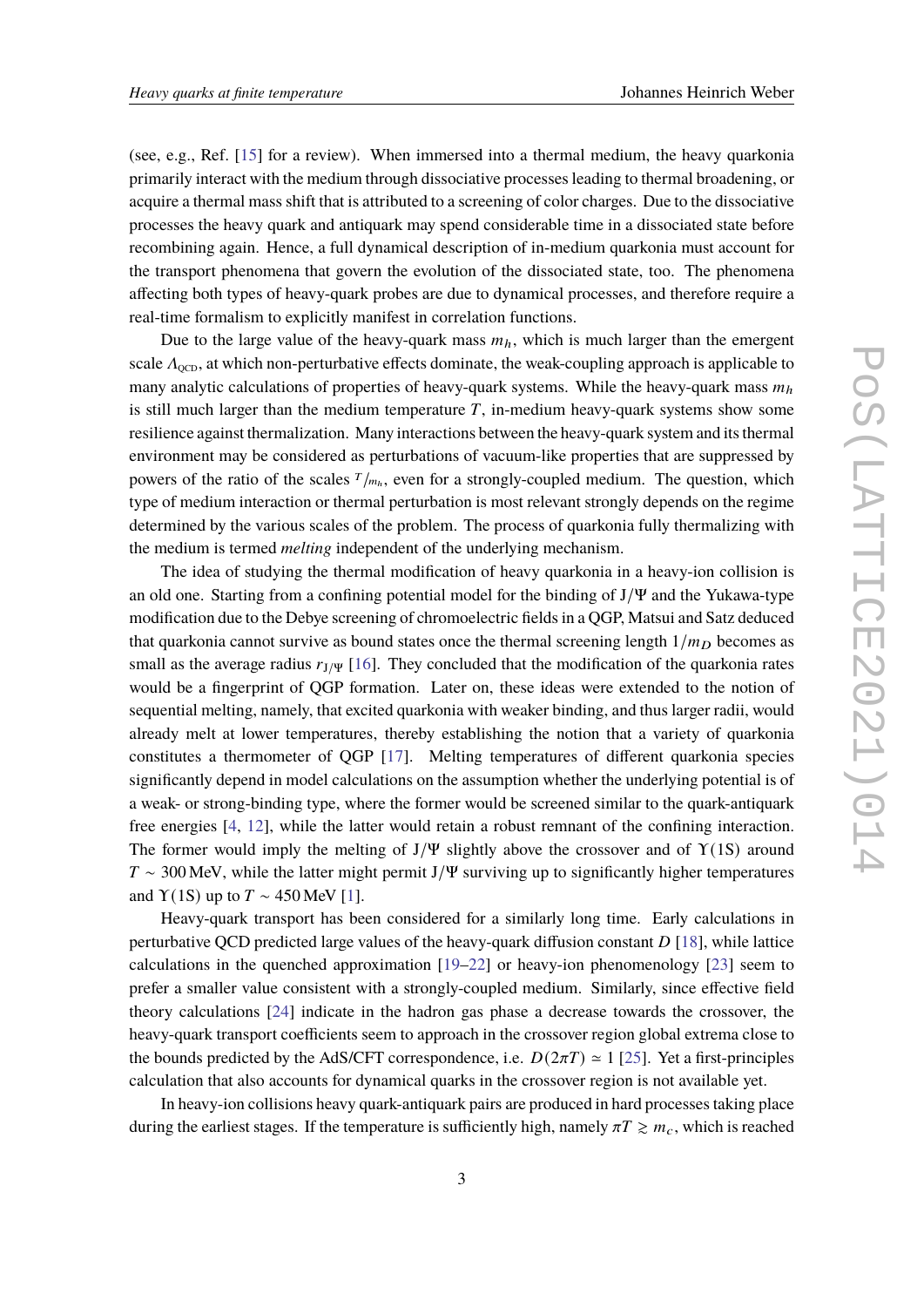beyond  $T \geq 300$  MeV, then charm quark-antiquark pairs can be created from the thermal medium as well, and contribute to the bulk properties, such as the equation of state. Their total number is conserved, since the time scale of their flavor-changing electroweak decays exceeds the lifetime of the primordial fireball. Hence, heavy-quark, and more specifically, bottom-quark observables probe all stages of the collision, and provide almost unique access to its early-time dynamics, and feature prominently in the long-term planning of many heavy-ion experiments (see e.g. [\[1\]](#page-18-0)). Description of in-medium heavy-quark evolution usually relies on perturbative QCD, effective field theory or models. All of these require some form of non-perturbative input, in particular for the stronglycoupled medium at temperatures not too far above the crossover. In many cases this input can be provided either by a suitable comparison to experimental data or by first-principles lattice gauge theory simulations. The most technically challenging aspect of such a lattice computation is that it provides Euclidean-time correlators  $G(\tau, T)$  that are related to a spectral function  $\rho(\omega, T)$  encoding the underlying real-time dynamics through an integral transform (in the following  $\beta = \frac{1}{r}$ ),

$$
G(\tau,T) = \int_{-0}^{+\infty} \frac{d\omega}{\omega} K(\omega,\tau,\beta) \rho(\omega,T), \tag{1}
$$

where the kernel  $K(\omega, \tau, \beta)$  has – for relativistic quarks – its own temperature dependence:

<span id="page-3-1"></span><span id="page-3-0"></span>
$$
K(\omega, \tau, \beta) = \frac{\cosh \omega (\tau - \beta/2)}{\sinh \omega \beta/2}.
$$
 (2)

Due to the kernel's symmetry under  $\tau \to \beta - \tau$  in Eq. [\(2\)](#page-3-0), the effective number of data in  $G(\tau, T)$ providing independent information on  $\rho(\omega, T)$  is further reduced. So far, the inverse problem in Eq. [\(1\)](#page-3-1) has not been solved in any case of interest without including additional assumptions or limitations that may have significant impact on the solution.

In these proceedings, we review the recent advances in lattice gauge theory with respect to the non-pertubative calculation of in-medium heavy-quark observables at finite temperature. In Section [2](#page-3-2) we discuss heavy-quark transport, while we address heavy quarkiona in Section [3.](#page-6-0) We close with a summary and outlook in Section [4.](#page-16-0)

#### <span id="page-3-2"></span>**2. Heavy-quark transport**

In the vacuum, open heavy flavors either play a role as hard partonic jets at short distances, or in the form of bound states with light degrees of freedom at long distances. Heavy-light mesons constitute the ground states of such systems. In QGP, open heavy flavors may arise either from the eventual melting of in-medium heavy quarkonia, or by not binding into a color-singlet state in the first place. In the following we focus on slowly-moving, non-relativistic heavy quarks, for whom collisional medium interactions are dominant. The screening of forces between color charges implies that these isolated heavy quarks may propagate through the medium without having to form bound states, and eventually thermalize with the environment. Due to the equipartition theorem, they possess kinetic energy  $E = p^2/2m_h \sim T$  and thereby spatial momentum  $\sqrt{p^2} \sim$  $\sqrt{m_h T} \gg T$ . Successive collisions do not change the momentum  $p$  significantly and can be considered as independent kicks of  $\Delta p_i \sim T$ ; for this reason the heavy quarks undergo Langevin-type evolution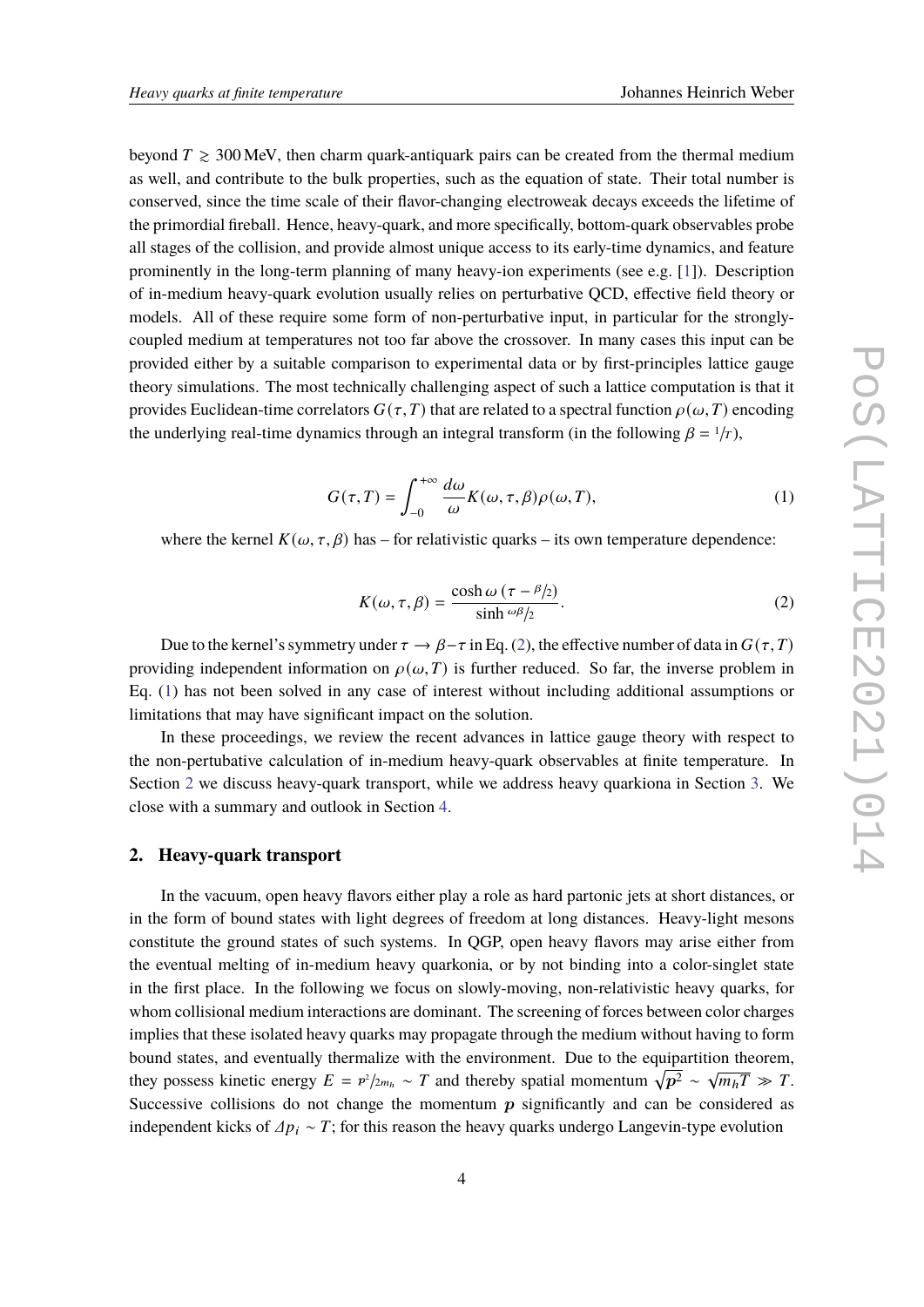$$
\frac{dp_i}{dt} = \eta_D p_i + \xi_i(t), \quad \langle \xi_i(t_0) \xi_j(t_1) \rangle = \kappa \delta_{ij} \delta(t_0 - t_1), \tag{3}
$$

where the drag coefficient  $\eta_D$  and the *heavy-quark momentum diffusion coefficient*  $\kappa$  are related on general thermodynamic grounds by the fluctuation-dissipation theorem as  $\eta_D = \frac{\kappa}{2m_b T}$ . The heavy-quark diffusion constant  $D = 2T^2/\kappa$  is related to  $\kappa$  as well. Hence, knowledge of either  $\eta_D$ ,  $\kappa$ or  $D$  is sufficient to fix the equations governing the Langevin dynamics of in-medium heavy quarks up to corrections of order  $T_{m_h}$  [\[26\]](#page-19-4).

In practice, the path of least resistance is to compute  $\kappa$  in lattice gauge theory simulations. While it could be determined in principle through a Kubo relation from the divergence of the transport peak of the spectral function underlying the heavy-quark vector correlator at zero frequency, this is notoriously hard to compute. It was realized that a suitable heavy-quark vector correlator

$$
\kappa = \lim_{\omega \to 0} \lim_{m_h \to \infty} \kappa^{(m_h)}(\omega), \quad \kappa^{(m_h)}(\omega) = \frac{1}{3\chi} \int_{-\infty}^{+\infty} dt e^{i\omega t} \int d^3x \left\{ \frac{1}{2} \left\{ \mathcal{F}^i(x,t), \mathcal{F}^i(\mathbf{0},0) \right\} \right\}, \tag{4}
$$

with  $\mathcal{F}^i(x,t) \equiv m_h \partial_t J^i(x,t)$ ,  $J^i(x,t) = \bar{\psi}(x,t) \gamma^i \psi(x,t)$ , and the quark number susceptibility  $\chi = \beta \int d^3x \left( \frac{1}{2} \right)$  $\frac{1}{2}$   $\{J^0(\bm{x}, t), J^0(\bm{o}, 0)\}\rangle$ , reduces – after integrating out the heavy-quark fields – to a chromoelectric field-strength correlator in Euclidean time [\[27\]](#page-19-5)

<span id="page-4-0"></span>
$$
G_{E,R}(\tau,T) = -\frac{1}{3} \sum_{i=1}^{3} \frac{\langle \text{Re Tr} U(\beta,\tau) g E_i(\tau,\mathbf{o}) U(\tau,0) g E_i(0,\mathbf{o}) \rangle}{\langle \text{Re Tr} U(\beta,0) \rangle},\tag{5}
$$

which is amenable to the lattice evaluation.  $P = \langle \text{Re Tr} U(\beta, 0) \rangle$  is the trace of the Polyakov loop. Since such gluonic operators are very noisy quantities, efficient noise suppression techniques are indispensable for their calculation. Employing multi-level algorithms in the quenched approximation  $G_{E,R}(\tau,T)$  has been obtained on the lattice by various groups in the past [\[19–](#page-18-16)[22\]](#page-19-0). As this correlator requires multiplicative renormalization, which is to date known at the one-loop level [\[28\]](#page-19-6), estimates of the renormalization factor had been obtained earlier using tadpole factors. After obtaining the continuum limit of the chromoelectric correlator in Eq. [\(5\)](#page-4-0), it can be related through the kernel  $K(\omega, \tau, \beta)$  in Eq. [\(2\)](#page-3-0) to the spectral function via

<span id="page-4-1"></span>
$$
G_{E,R}(\tau,T) = \int_{-0}^{+\infty} \frac{d\omega}{\pi} K(\omega,\tau,\beta) \rho(\omega,T), \quad \kappa = \lim_{\omega \to 0} \frac{2T\rho(\omega,T)}{\omega}.
$$
 (6)

In practice, the inverse problem in Eq. [\(6\)](#page-4-1) is solved using models for the spectral function that enforce the known limiting behaviors in the IR and in the UV.

Novel lattice calculations have improved this situation considerably. The key ingredient to these new approaches is the use of the gradient flow instead of the multi-level algorithm for the noise reduction. The Yang-Mills gradient flow evolves the gauge fields along a fictitious fifth direction termed *flow time*  $\tau_F$  [\[29\]](#page-19-7). The flowed fields are defined via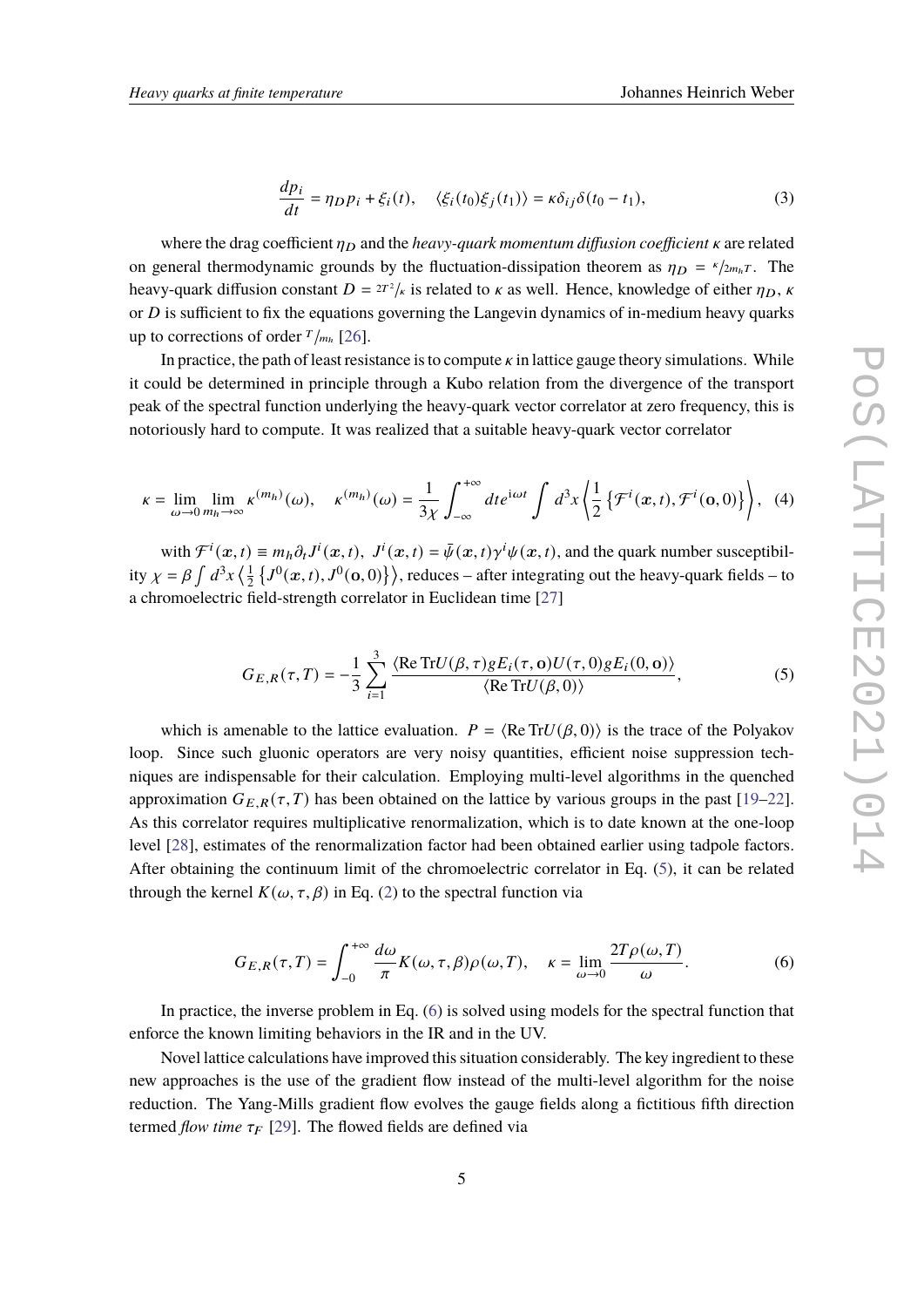$$
\frac{\partial V_{\mu}(x,\tau_F)}{\partial \tau_F} = D_{\nu} G_{\nu\mu}, \quad V_{\mu}(x,\tau_F = 0) \equiv U_{\mu}(x), \tag{7}
$$

$$
D_{\mu}V_{\nu}(x,\tau_F) \equiv \partial_{\mu} + [V_{\mu}(x,\tau_F), V_{\nu}(x,\tau_F)],\tag{8}
$$

$$
G_{\nu\mu}(x,\tau_F) \equiv \partial_{\mu} V_{\nu}(x,\tau_F) - \partial_{\nu} V_{\mu}(x,\tau_F) + [V_{\mu}(x,\tau_F), V_{\nu}(x,\tau_F)],\tag{9}
$$

where the discretization in Eq. [\(9\)](#page-5-0) does not have to coincide with the discretization used in the action. Any composite local operator computed from the fields  $V_{\mu}(x, \tau_F)$  at large enough finite flow time yields in the zero flow-time limit a linear combination of renormalized operators within the same representation,

<span id="page-5-0"></span>
$$
\lim_{\tau_F \to 0} O[V_\mu(x, \tau_F)] = \sum_i c_i(\tau_F) O_i^R(x). \tag{10}
$$

Hence, in practice the chromoelectric correlator defined in Eq. [\(5\)](#page-4-0) is computed using fields  $V_\mu(x, \tau_F)$  at a wide enough range of flow times  $\tau_F$  for different lattice spacings. Then  $O[V_\mu(x, \tau_F)]$ is extrapolated to the continuum limit at each value  $\tau_F$  of fixed flow time. These continuum results are extrapolated to zero flow time in an ensuing step. While the functional form of the continuum extrapolation is well motivated by the Symanzik effective theory, the details of the zero flow-time extrapolation are often somewhat ad hoc. Nonetheless, since varying the choice of the flow action in Eq. [\(9\)](#page-5-0) permits changing the details of the finite flow-time artifacts and change the slope (and higher order  $\tau_F$  dependence), these latter extrapolations appear to be usually well under control.

If the initial operator was chosen such that it cannot mix with other operators, the renormalized continuum result is obtained. While the comparison of the renormalized continuum results obtained via gradient flow, or via multi-level algorithm with one-loop renormalization factor suggests small differences between the renormalization factors, the overall time and temperature dependence of these correlators is in good agreement given the quoted errors [\[30,](#page-19-8) [31\]](#page-19-9). Obviously, the need for modeling the spectral functions to solve the inverse problem in Eq. [\(6\)](#page-4-1) is not significantly affected by the change of the lattice setup used to obtain the Euclidean correlator in the continuum limit. The most recent results for  $\kappa$  are quantitatively consistent, albeit still with substantial uncertainties.

The use of gradient flow for computing the heavy-quark transport coefficients opens up two new windows of opportunity. The first and most obvious one is that the gradient flow as a means for noise reduction is applicable in full QCD as well, while the multi-level algorithm is not due to the non-local nature of the fermion determinant. Hence, we may expect the first calculations of the heavy-quark momentum diffusion coefficient  $\kappa$  in full QCD in the near future. The second and more subtle one is that the gradient flow as a means for renormalization permits to compute full chromoelectric or chromomagnetic correlation functions, such as

<span id="page-5-1"></span>
$$
G_B(\tau, T) = \int d^3x \frac{\langle \text{tr } U(\beta; \tau) B_i(\tau) U(\tau; 0) B_i(0) \rangle}{3P}, \tag{11}
$$

<span id="page-5-2"></span>
$$
G_E(\tau, T) = \int d^3x \frac{\langle \text{tr } U(\beta; \tau) E_i(\tau) U(\tau; 0) E_i(0) \rangle}{3P}, \qquad (12)
$$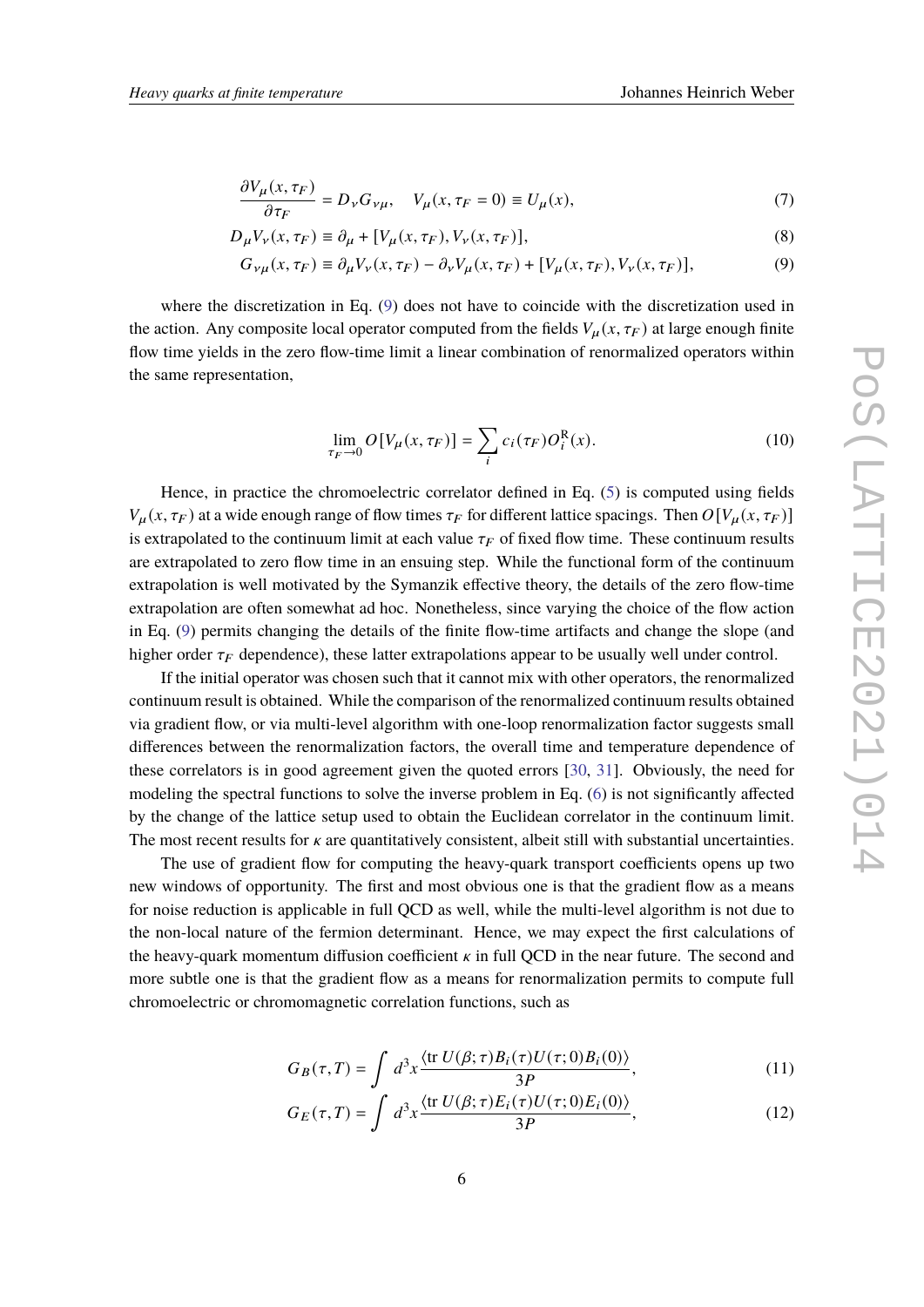for which the renormalization with other means is still an unsolved problem. The real part of the chromomagnetic correlator in Eq. [\(11\)](#page-5-1) is related to the  $O(T/m<sub>h</sub>)$  corrections to  $\kappa$ . Preliminary results of the first such calculations have been reported at this conference [\[31,](#page-19-9) [32\]](#page-19-10). The imaginary part in Eq. [\(12\)](#page-5-2) is related to  $\gamma$ , the dispersive counterpart of  $\kappa$ , which is related to the thermal mass shift of quarkonia in pNRQCD [\[33\]](#page-19-11).

# <span id="page-6-0"></span>**3. Heavy quarkonia**

#### <span id="page-6-1"></span>**3.1 General features**

In the vacuum, quarkonia are among the most simple bound state problems of QCD. The heavy-quark mass  $m_h$  is by far the largest scale in the problem. By integrating out  $m_h$  (in terms of a Foldy-Wouthuysen transform similar to the textbook-level one used in the relativistic treatment of hydrogen) one arrives at the effective field theory of non-relativistic QCD (NRQCD) [\[34\]](#page-19-12), which is valid at the soft scale of typical momenta  $p \sim m_h v \ll m_h$ . The heavy-quark or antiquark fields are described as two separate 2-component Pauli spinors, while heavy quark-antiquark pair creation and annihilation is realized through four-fermion interactions suppressed by the ratio of the scales, i.e. the heavy-quark velocity  $v = P/m<sub>h</sub>$ , which is of the order of the strong coupling constant  $v \sim \alpha_s(m_h)$ .

For a heavy quark-antiquark pair, it is possible to further simplify the problem. Since their low-lying bound states are compact objects, a multipole expansion in the relative coordinate between quark and antiquark can be applied. Namely,  $r/R$  is a small expansion parameter, with r being the relative coordinate and  $R$  being the center-of-mass coordinate. For a compact bound state mostly dominated by the Coulomb core of the QCD interaction, as predicated by asymptotic freedom, the inverse relative coordinate is a scale of the order of typical relative momenta  $1/r \sim p \sim m_h v$ , which is integrated out by means of the multipole expansion. One arrives at the effective field theory called potential non-relativistic QCD (pNRQCD) [\[35\]](#page-19-13), whose Wilson coefficients depend on the relative coordinate  $r$  (see, e.g., Ref. [\[15\]](#page-18-12) for a review). The dynamical degrees of freedom of pNRQCD at the ultra-soft scale  $E \sim \alpha_s / r \sim m_h v^2$  are bosonic color-singlet or -octet fields, S or  $O^a$ , as well as light degrees of freedom. The color-singlet and -octet fields explicitly couple to the ultra-soft chromoelectric fields through dipole interactions  $\propto r \cdot E^a$  that are suppressed by one power of the relative coordinate. Some of the non-local Wilson coefficients play the role of the different contributions to the heavy quark-antiquark potential in QCD. However, there are non-potential contributions (i.e. terms that couple singlet- and octet-fields or different octet-fields among each other) that contribute as well in pNRQCD beyond the tree-level.

At leading order (LO), the attractive potential  $V_s = -C_F \alpha_s / r$  of the singlet field S in pNRQCD is the *static potential* of QCD. Similarly, at this order the repulsive potential  $V_o = +\frac{1}{6} \alpha_s / r$  of the octet field  $O^a$  is Coulombic, too. The singlet-singlet correlator in pNRQCD at leading order can be related to the Wilson loop in QCD by matching

$$
W(r,t) = \langle \exp ig \oint_{r \times t} dz^{\mu} A_{\mu} \rangle_{QCD} = \langle S(r,0) S^{\dagger}(r,t) \rangle_{pNRQCD}^{LO}.
$$
 (13)

It corresponds to quarkonia made from infinitely heavy constituents. In the vacuum, the large time behavior of the Wilson loop is given in terms of the ground state, the QCD static energy  $E(r)$ ,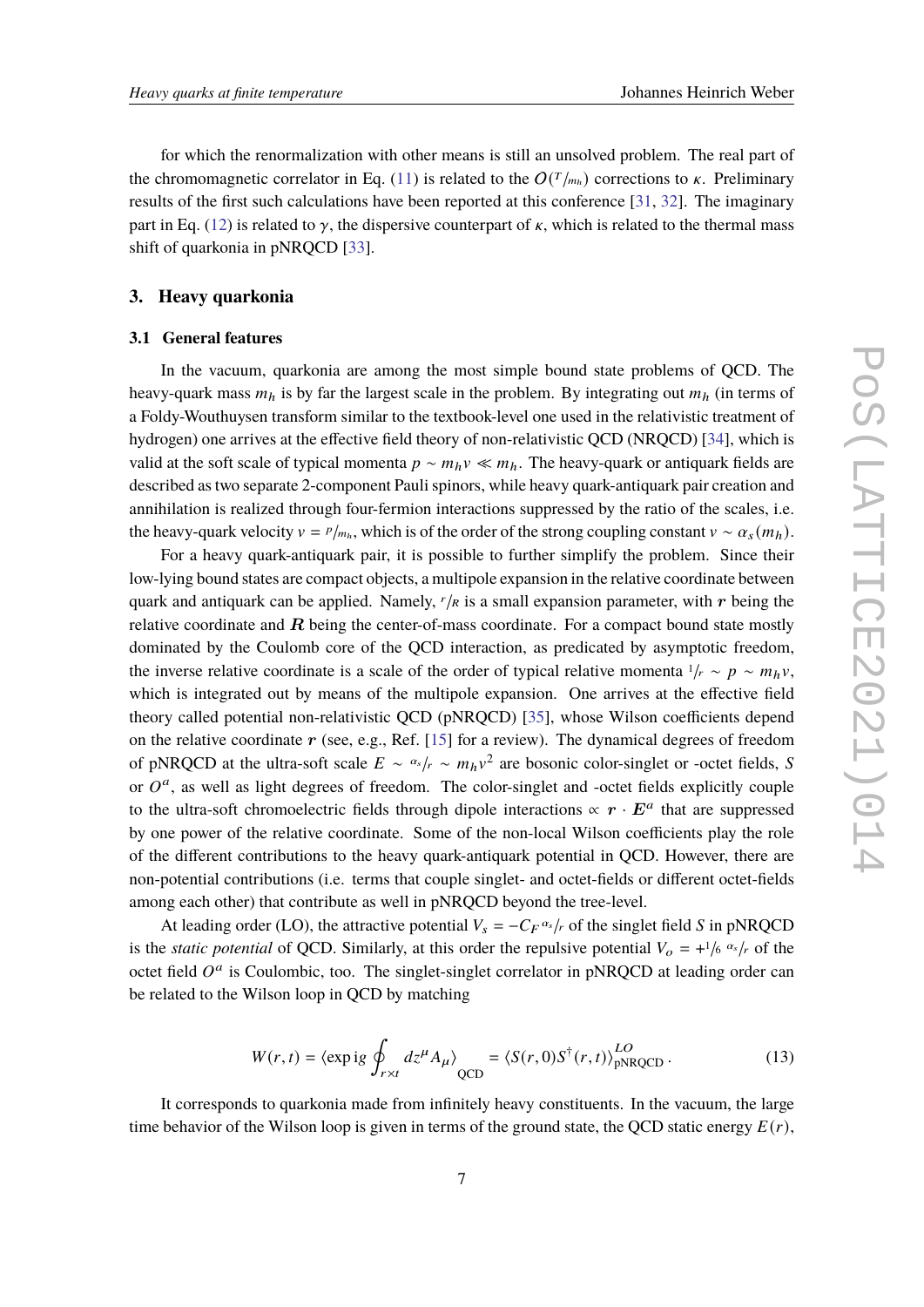

**Figure 1:** Relevant scale hierarchies for in-medium quarkonia.

<span id="page-7-0"></span>
$$
E(r) = -i \lim_{t \to \infty} \frac{\partial W(r, t)}{\partial t},
$$
\n(14)

which coincides with  $V_s$  at small enough distances. Such a stable ground state is represented by a distinct and well-separated delta function in the spectral function and would manifest as a plateau in the effective mass at sufficiently large imaginary time.

However, an unstable, quasiparticle excitation would feature locally in the spectral function as a regularized, (skewed) Breit-Wigner peak that is distinct and well-separated from other spectral features. Its skewing is due to the non-trivially time-dependent UV part of the correlator [\[36\]](#page-19-14). The tails of this Breit-Wigner peak would have to be regularized through the interplay between different states, or non-potential interactions with the medium that are not known in sufficient detail. While such a quasiparticle state cannot lead to a plateau in the effective mass at imaginary time (limited to  $\tau < \beta$ ), the origin of the absence of a plateau in the effective mass is not immediately obvious. First, such absence could be caused even with a stable ground state by a time direction that is simply too short to permit decay of all excited states. Second, such absence could be caused by some quasiparticle remnant of the  $T = 0$  ground state acquiring a finite width at  $T > 0$ , which cannot lead to a plateau as stated, while the right hand side in Eq. [\(14\)](#page-7-0) might still become time independent. Third, such absence could be caused by a complete *melting* in the sense that there is no distinct quasiparticle remnant of the  $T = 0$  ground state anymore. In the latter case, the right hand side in Eq. [\(14\)](#page-7-0) would cease to be time-independent even in real time. Similar considerations apply with straightforward adaptations to finite mass quarkonia in a non-relativistic or relativistic formulation.

#### **3.2 Weak-coupling approach**

In the strict weak-coupling approach, the non-relativistic hierarchy  $m_h \gg m_h v \gg m_h v^2$  is accompanied by a thermal hierarchy  $\pi T \gg m_D \gg g^2 T$ , where the Debye mass  $m_D \sim gT$  is related to the scale of chromoelectric fields and  $g^2T$  to the scale of chromomagnetic fields. In both instances, the thermal coupling  $g$  is understood as a coupling at one of the two higher thermal scales.

Since the thermal coupling *g* or rather the ratio  $m_D/\pi r \sim s/\pi$  is still large at temperatures far above the QCD transition, the convergence of perturbation theory for thermal observables is in many cases not obvious or even very poor in practice. Moreover, the magnetic scale  $g^2T$  is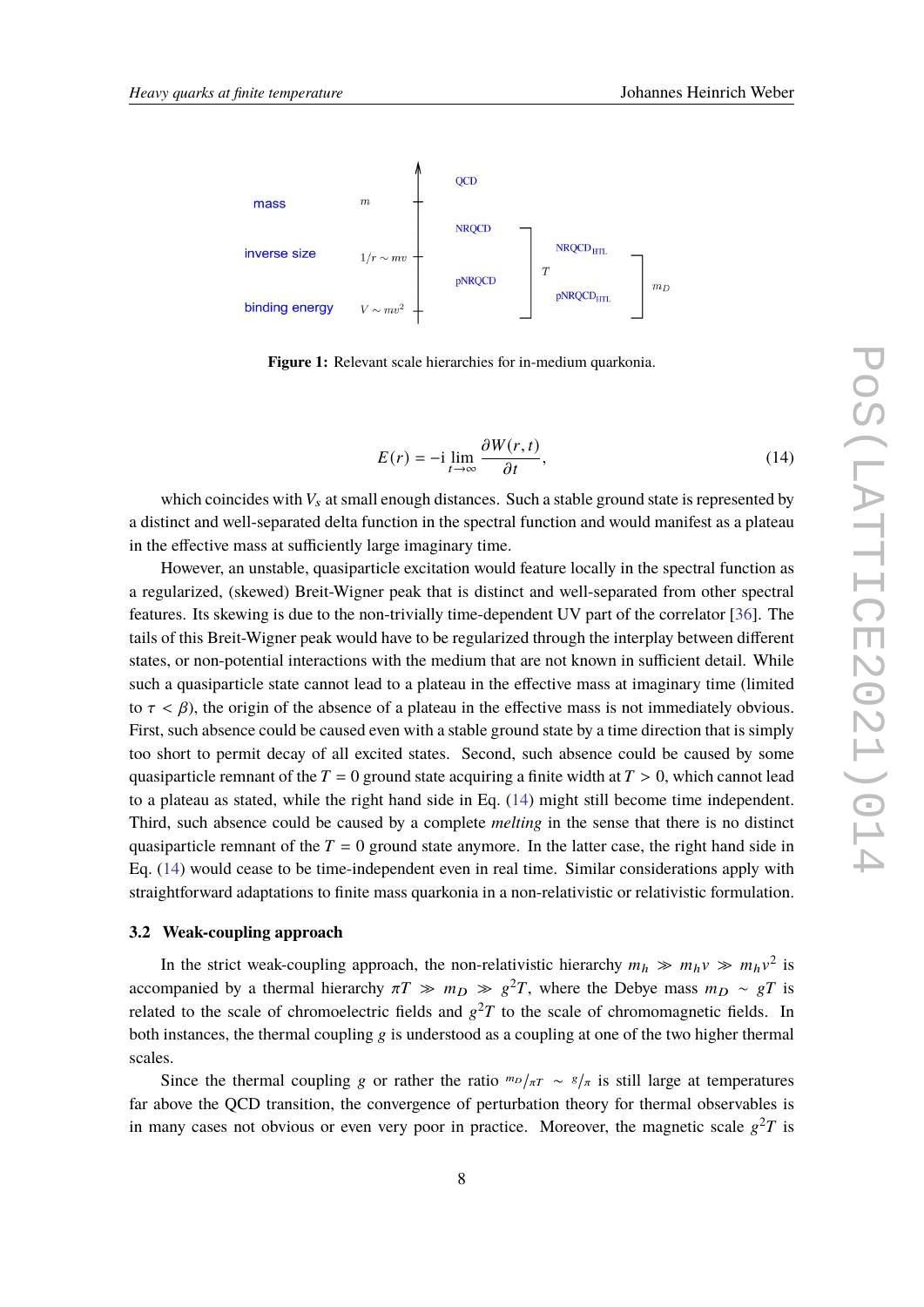inherently non-perturbative even at the highest temperatures, since the chromomagnetic fields are still subject to a confining three-dimensional  $SU(3)$  pure gauge theory. For these reasons, practical weak-coupling calculations are hampered in finite temperature QCD by the emergence of nonperturbative contributions from the chromomagnetic scale  $g^2T$  at some order, and by the need to resum contributions from the scale of the Debye mass.

Physically distinct regimes emerge depending on the relative ordering between the nonrelativistic and thermal scales. The QCD static potential at finite temperature has been computed at leading order using the Hard Thermal Loop (HTL) approach. This calculation [\[37\]](#page-19-15) identified a complex potential in the chromoelectric screening regime  $1/r \sim m_D \ll \pi T$ ,

$$
V_s^{\text{HTL}}(r,T) = -C_F \alpha_s \left\{ \frac{e^{-rm_D}}{r} + m_D + iT \phi(r m_D) \right\}, \phi(x) = 2 \int_0^\infty \frac{dz \, z}{(z^2 + 1)^2} \left\{ 1 - \frac{\sin(zx)}{zx} \right\}, \tag{15}
$$

whose real part is Debye screened and coincides in this regime with the gauge-dependent singlet free energy (in Coulomb gauge)  $F_S^{\text{HTL}}(r,T) = -C_F \alpha_s \left\{ \frac{e^{-rm}}{r} \right\}$  $\frac{P_{m_D}}{P}$  +  $m_D$ } up to the order  $O(g^4)$ . Yet this result contains a non-trivial imaginary part as well, Im  $V_s^{\text{HTL}}(r,T) = O(g^2T)$ , that would vanish for  $r \rightarrow 0$ . Shortly after, this result was confirmed in a separate calculation [\[38\]](#page-19-16) that also considered the short distance regime  $\Delta V \sim \frac{\alpha_s}{r} \ll 1/r \ll m_D \ll \pi T$ ; in the latter regime the real part is vacuum-like without hints of screening,

<span id="page-8-1"></span>
$$
V_s^{\text{pNRQCD}}(r,T) = -\frac{C_F \alpha_s}{r} + r^2 T^3 \left\{ O(g^4) + iO\left(g^4, \frac{g^6}{(rT)^2}\right) \right\},\tag{16}
$$

while the imaginary part retains a non-zero value even as  $r \to 0$ .

As a consequence of these developments a new picture of quarkonia melting has begun to emerge. Namely, the presence of an imaginary part of the potential, which can be understood as being due to Landau damping and singlet-to-octet transitions, would lead to a dissociaton through decorrelation. Therefore, a dynamical picture of melting would replace the static picture suggested by Matsui and Satz [\[16\]](#page-18-13). Nevertheless, these weak-coupling results are unable to address questions concerning the relative importance of these different effects at phenomenologically interesting temperatures, i.e. in the broad crossover region and somewhat above, where the underlying assumption of a strictly weakly-coupled thermal scale hierarchy might be too optimistic.

## <span id="page-8-0"></span>**3.3 Heavy quarkonia with relativistic quarks**

One possible approach to tackle the question of heavy-quarkonia melting non-perturbativly – albeit in a qualitative manner – has been to study screening correlators on the lattice [\[39](#page-20-0)[–41\]](#page-20-1). When studying temporal correlation functions in finite temperature lattice simulations one is generally hampered by having a very small number of data along the necessarily very short Euclidean time direction, since  $aN_{\tau} = \beta$ . Moreover, the matter is made worse by the symmetry of the relativistic correlator and kernel under  $\tau \to \beta - \tau$ , see Eq. [\(2\)](#page-3-0), effectively reducing the amount of independent information by a factor two. As a consequence there are simply insufficient data for resolving subtle, temperature-induced changes of such a temporal correlator with lattices of the foreseeable future.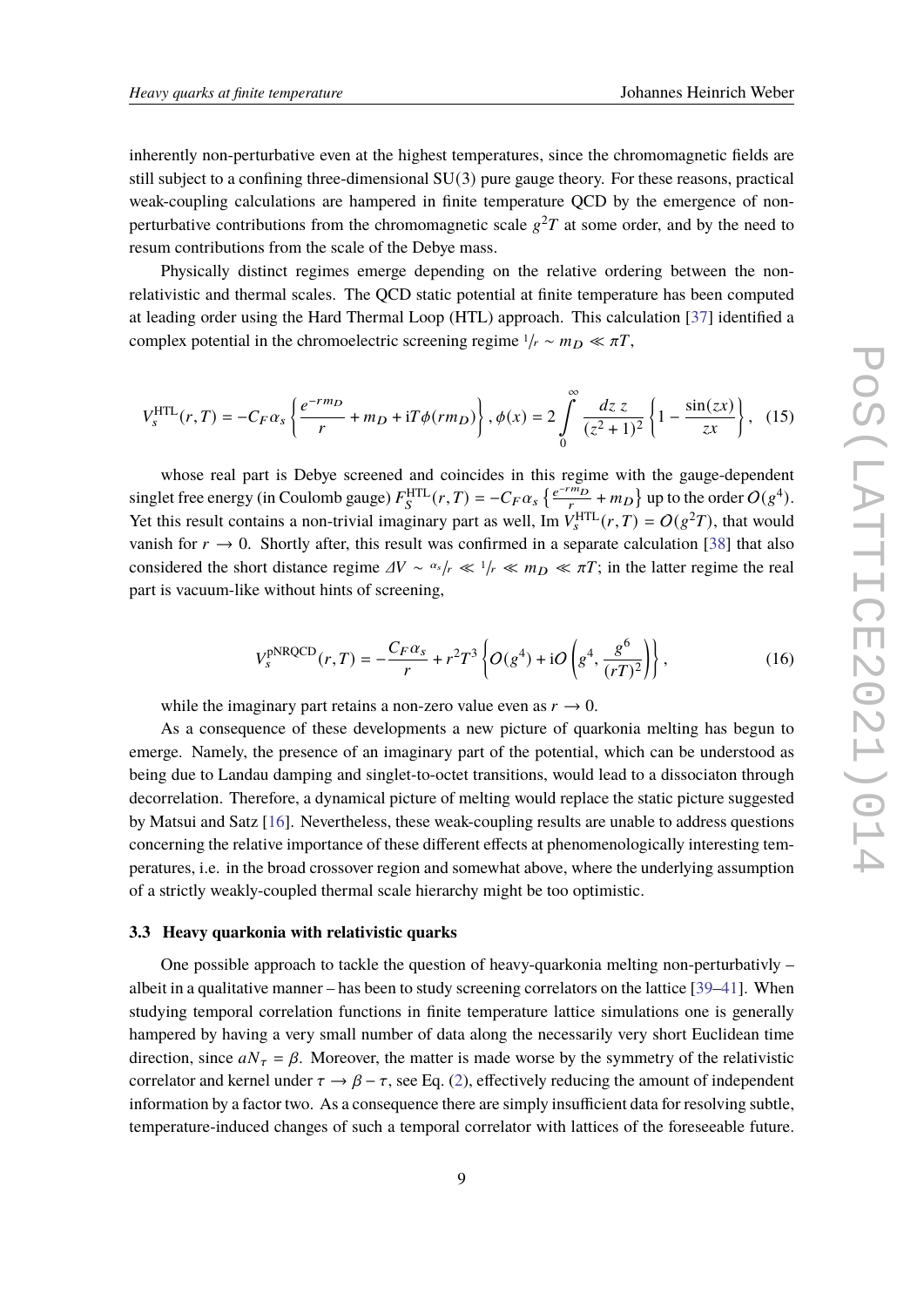<span id="page-9-1"></span>

**Figure 2:** Masses of  $T > 0$  bottomonia screening correlators using HISQ action in  $(2+1)$ -flavor QCD. The ratio  $M(T)/_{M(0)}$  in the pseudocsalar channel is consistent with 1 up to  $T \approx 400$  MeV (left). The rapid drop of the difference of scalar and pseudoscalar masses from  $T \approx 350$  MeV onward indicates the melting of  $\chi_{b0}$ , but tampers out in a slow decrease due to heavy-quark mass effects (right). Figures from Ref. [\[42\]](#page-20-2).

Moreover, since the kernel  $K(\omega, \tau, \beta)$  for relativistic quarks in Eq. [\(2\)](#page-3-0) has explicit temperature dependence, the temperature dependence of the correlator  $G(\tau, T)$  does not originate only in the temperature dependence of the spectral function  $\rho(\omega, T)$ .

Considering instead a spatial or screening correlator has two advantages. First, the spatial extent of the lattice may be much larger than the inverse temperature – for a given lattice spacing a the number  $N_{\sigma}$  of data effectively decouples from  $N_{\tau}$ . Second, the corresponding kernel has no explicit temperature dependence. Yet the price to pay is a more complicated relation between the screening correlator  $G(z, T)$  (here in the z direction) and the underlying finite momentum spectral function  $\rho(\omega, p_z, T)$ , namely,

<span id="page-9-0"></span>
$$
G(z,T) = \int_{0}^{\beta} d\tau \int d^{2}x_{\perp} \left\langle J(\tau, x_{\perp}, z)J^{\dagger}(0) \right\rangle = \int_{0}^{\infty} \frac{2d\omega}{\omega} \int_{-\infty}^{\infty} dp_{z} e^{ip_{z}z} \rho(\omega, p_{z}, T) \stackrel{z \to \infty}{\sim} e^{-M(T)z}.
$$
\n(17)

The exponential decay of a Euclidean quark-antiquark correlation function at large separations is independent of the direction between source and sink at zero temperature, or more generally speaking, whenever a stable mesonic ground state or a quasiparticle one with mostly unmodified properties exists. The effects of the different boundary conditions (periodic in space, antiperiodic in time) cancel as long as there is a stable meson [\[40\]](#page-20-3). Yet if there is no stable meson, but a noninteracting quark-antiquark pair, the screening mass is of the form  $M(T) = \sum_i \sqrt{m_{h,i}^2 + (\pi T)^2}$  due to the anti-periodic boundary condition in time. When the ground state melts, the screening mass smoothly changes from its temperature-independent vacuum value  $M_{\text{vac}} (= M_{\text{PDG}})$  to the asymptotic, temperature-dependent behavior of the non-interacting quark-antiquark pair.

Following these considerations, bottomonia screening correlators have been computed using the highly improved staggered quark (HISQ) action combined with the tree-level improved Symanzik gauge action on (2+1)-flavor QCD lattices close to the physical point  $(m_l = m_s/20)$ , and a physical strange quark) [\[42\]](#page-20-2) in an extension of an earlier study in the same HotQCD setup that had been focusing on open and hidden charm screening correlators [\[40\]](#page-20-3). This earlier study found that the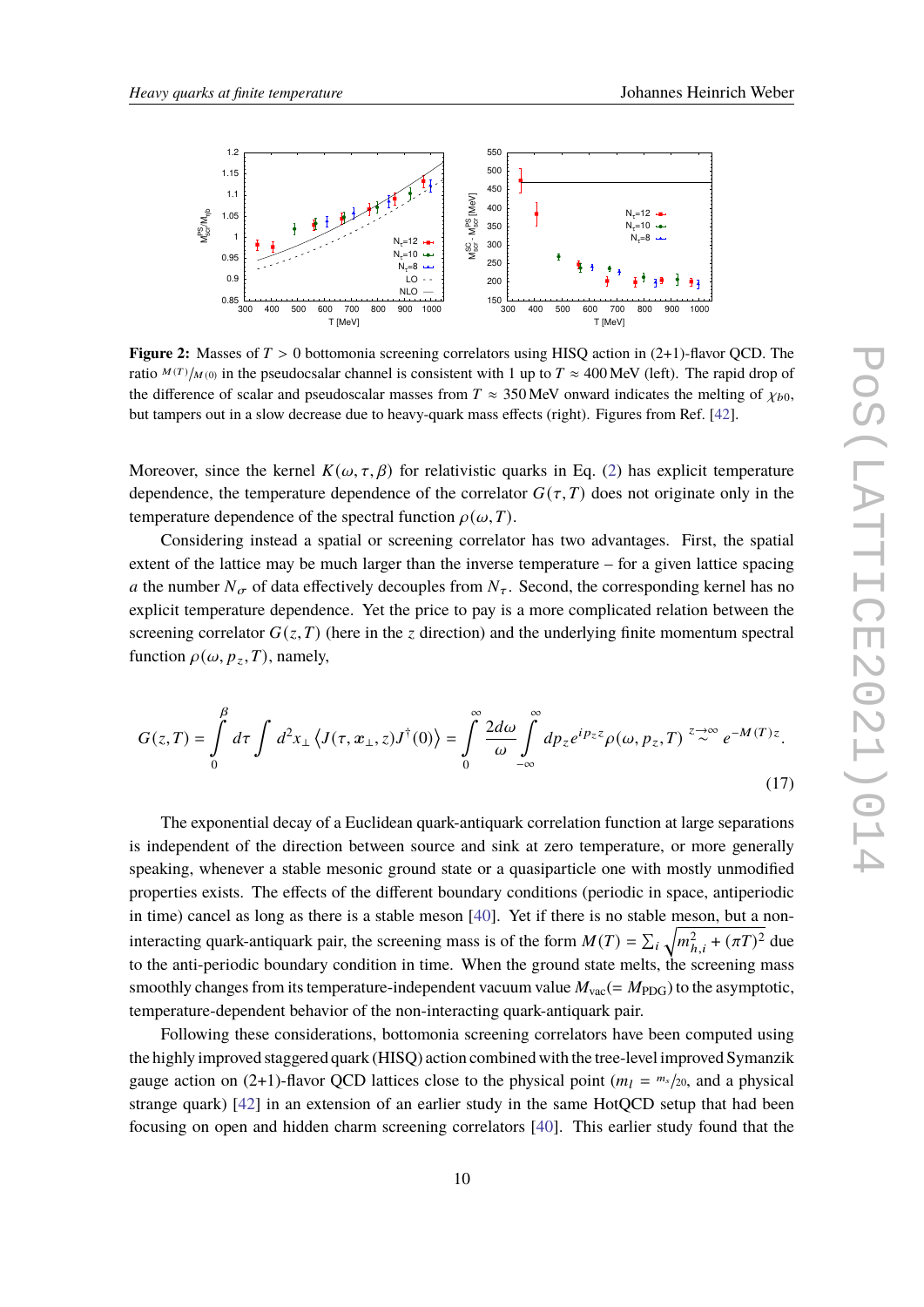most compact ground state charmonia (J/Ψ and  $\eta_c$ ) melt at temperatures higher than  $T \ge 200$  MeV, while the more spatially extended  $\chi_c$  states melt already slightly above the crossover. Hence, any charmonia have already been fully melted before they begin to contribute significantly to the equation of state beyond  $T \ge 300$  MeV as reported at this conference [\[43\]](#page-20-4) for the HISQ action. The finite temperature lattices in the new study [\[42\]](#page-20-2) had  $N_{\tau} = 12, 10,$  and 8, covering a temperature window of  $T \sim [350, 1000]$  MeV. For the heavy-quark currents in Eq. [\(17\)](#page-9-0) only local interpolating operators and point sources had been employed.

The main conclusions of this study are indicated in Fig. [2,](#page-9-1) and were reported together with many technical details at this conference [\[44\]](#page-20-5). Namely, the most compact ground state bottomonia (Y(1S) and  $\eta_b$ ) are mostly unmodified until at least  $T \ge 400$  MeV, while the lowest, larger bottomonia ( $\chi_{b0}$ ,  $h_b$ ) begin the melting already after  $T \ge 350$  MeV. The qualitative modifications compared to charmonia screening correlators can be quantitatively understood in an effective field theory framework in terms of higher order corrections, since the onset of the naively expected high temperature behavior is suppressed by powers of  $T_{\mu\nu}$ . Moreover, the staggered discretization artifacts were found to be commensurate with the size of other errors.

This program of studying screening correlators for  $N_f = 3$  has been extended towards the electroweak scale using  $O(a)$ -improved Wilson fermions in the chiral limit. Due to mild cutoff effects precise continuum results could be obtained. These showed that deviations from the leading order – while being only a few percent down to  $T \sim 1$  GeV – could not be captured quantitatively by the next-to-leading order even at  $T \sim 80$  GeV, and were reported at this conference [\[45\]](#page-20-6). Of course, these findings apply to heavy quarkonia as well at such high temperatures.

## <span id="page-10-0"></span>**3.4 Heavy quarkonia using NRQCD**

In general, the velocity  $\nu$  plays the role of an expansion parameter in NRQCD, which has been formulated on the lattice [\[46,](#page-20-7) [47\]](#page-20-8), too. The computation of heavy-quark propagators simplifies to the solution of an initial value problem, since there is no backward propagating component. Suppressed higher order operator insertions as corrections to the identity alternate with propagation by one time step using the leading-order operator. This must be contrasted with the relativistic treatment, where obtaining a heavy-quark propagator requires a matrix inversion. Yet lattice NRQCD has one major drawback compared to a relativistic treatment or a treatment in the fully static limit. Namely, since it requires  $m_h \geq 1/a$ , the continuum limit cannot be taken.

With regard to thermal correlators, these properties of NRQCD have two main consequences. First, for any given heavy-quark mass  $m_h$  and any  $N_{\tau}$ , there is a rather strong upper limit on the temperatures to which it can be applied. This needs to be contrasted to relativistic formulations of heavy quarks, where there is a rather strong lower limit on the temperatures for which cutoff effects (parameterized via an expansion in  $am_h$ ) are sufficiently small. Second, the inverse problem of reconstructing the spectral function from a thermal correlator such as the one in Eq. [\(1\)](#page-3-1) is alleviated for any non-relativistic formulation. Any such formulation leads to a simplified, temperatureindependent integral kernel,  $e^{-\omega \tau}$ , which is simply the kernel of a Laplace transform, and breaks the symmetry under  $\tau \to \beta - \tau$ , and thus effectively doubles the amount of independent information compared to the relativistic case, see Section [3.3.](#page-8-0)

In-medium NRQCD bottomonia have been studied for a long time by the FASTSUM collaboration [\[48\]](#page-20-9) and through the well-established HotQCD setup [\[49](#page-20-10)[–52\]](#page-20-11). One central difference in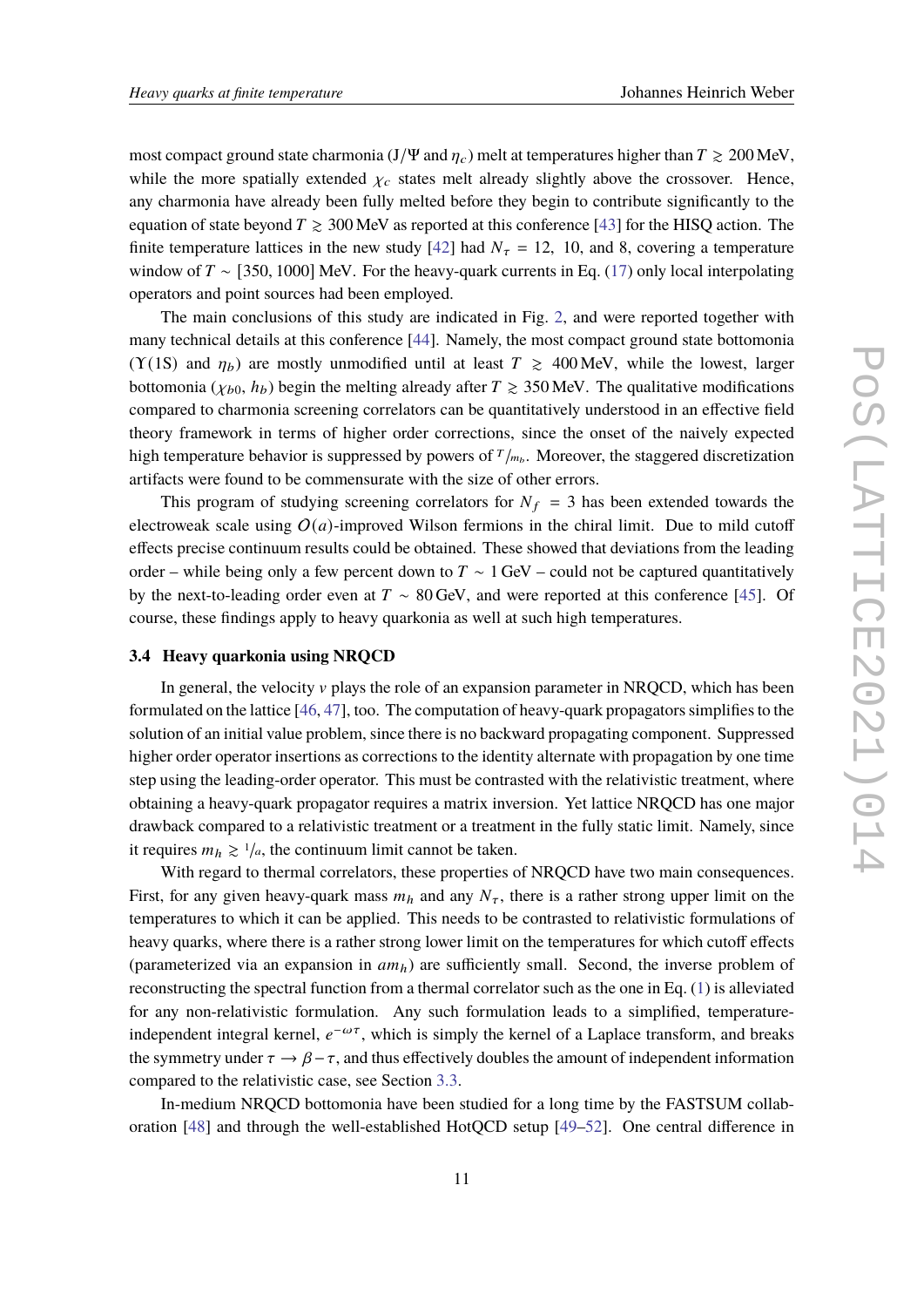<span id="page-11-0"></span>

**Figure 3:** Upsilon correlators using NRQCD on gen. 2L FASTSUM lattices in (2+1)-flavor QCD. Different analysis methods may suggest opposite signs for the thermal mass shift (left). All analysis methods eventually find a finite width (monotonically increasing with temperature except for Backus-Gilbert method), although for some consistent with zero up to  $T \le 250$  MeV (right). Figures courtesy of C. Allton.

the approaches of the two groups has been the temperature scan in a fixed scale approach (through variation of  $N_{\tau}$ ) of FASTSUM (most recent results on gen. 2L anisotropic lattices with (2+1) flavors of Wilson fermions,  $m_{\pi} = 236$  MeV,  $a_s/a_t = 3.45$ ) or through variation of the lattice spacing a in the HotQCD setup (HISQ/Tree action with  $m_l = m_s/20$ , see Section [3.3\)](#page-8-0). A second key difference in the most recent studies is that FASTSUM has focused so far on the use of point sources for the NRQCD correlators, while HotQCD has established the use of extended sources.

The FASTSUM correlators obtained on the gen. 2L anisotropic lattices have been analyzed using a wide range of techniques – plain Gaussian  $\chi^2$  minimization, moments of the correlator, machine learning via Kernel Ridge Regression , the Backus-Gilbert method, and the two Bayesian approaches of Maximum Entropy Method (MEM) or Bayesian Reconstruction (BR). So far, a clear picture has not emerged yet; applied to the same correlators, the mass shifts may be positive or negative, and the widths do not reveal a pattern consistent between the various methods, as indicated in Fig. [3;](#page-11-0) preliminary results were discussed at this conference [\[53–](#page-20-12)[55\]](#page-20-13) and summarized in further conference proceedings [\[56\]](#page-20-14).

The HotQCD results paint quite a different picture. An earlier analysis with point sources concluded that a plateau is not even reached in the pseudoscalar channel at  $T = 0$  on fine lattices [\[49\]](#page-20-10). After accounting for this observation negative finite temperature mass shifts were identified. In order to overcome the lack of convergence to the ground state, they turned to Gaussian smeared sources that achieve a substantial suppression of the UV part of the correlator [\[50\]](#page-20-15). While extended sources distort the UV part, it was found that the distortion is very similar at  $T = 0$  and at finite temperature. Therefore, as a key component of the HotQCD analysis the  $T = 0$  UV part was subtracted from finite temperature correlators. Analyzing the  $T = 0$  correlator with multi-exponential fits and subtracting the ground state contribution, the remnant was considered as the full UV part, and subtracted from the finite temperature correlator. In earlier calculations [\[57\]](#page-21-0) a similar procedure had been already applied in the static limit, i.e. to Wilson loops. This UV subtraction produces an effective mass that is almost linear in  $\tau$  at small times, namely  $\tau \le \frac{\beta}{2}$ , but falls rapidly at  $\tau \ge \frac{\beta}{2}$ .

On very general grounds, one may expect for any finite temperature spectral function  $\rho_X(\omega, T)$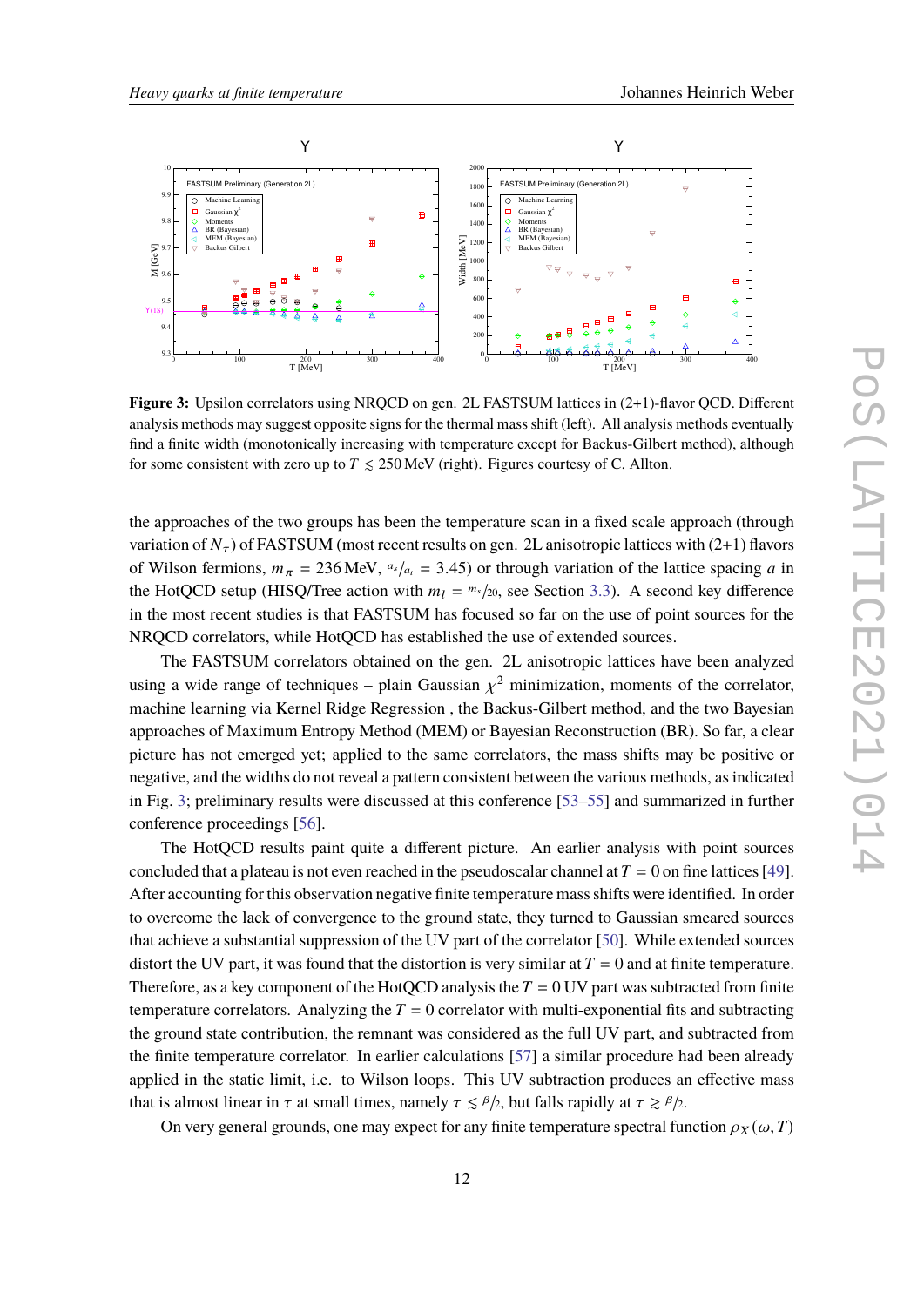corresponding to a correlator with spatially extended interpolating fields that it exhibits three distinct features. First – unless it has reached the stage of complete melting – a well-separated, thermallymodified lowest spectral feature  $\Omega_X(T)$ , which could be traced back to the original  $T = 0$  ground state. Second, a UV part due to excited states of the quark-antiquark pair immersed in the QCD medium. And third, a *low-energy tail* that is caused by excitations of the QCD medium itself that propagate backwards in imaginary time [\[58\]](#page-21-1).

<span id="page-12-0"></span>
$$
\rho_X(\omega, T) = \rho_X^{\Omega}(\omega, T) + \rho_X^{\text{UV}}(\omega, T) + \rho_X^{\text{tail}}(\omega, T). \tag{18}
$$

These general considerations apply to any sufficiently extended operator, whether this is realized via NRQCD with smeared sources, or – as we will peruse later – Wilson loops. Since bottomonia vector correlators have a splitting of  $m_{Y(2S)} - m_{Y(1S)} \sim 600 \text{ MeV}$ , one may assume sufficient separation at least for Υ(1S) at low temperatures. The UV subtracted correlators correspond to  $\rho_X^{\rm UV}(\omega,T) - \rho_X^{\rm UV}(\omega,0) \approx 0$ , while rapid falloff at large  $\tau \ge \frac{\beta}{2}$  originates in  $\rho_X^{\rm tail}(\omega,T)$ . Taking these features into account, the authors analyzed the subtracted correlators through fits of the form

$$
G^{\text{sub}}(\tau,T) = A^{\Omega}(T)e^{-\Omega(T)\tau + (T^G(T))^2\frac{\tau^2}{2}} + A^{\text{tail}}(T)e^{-\omega^{\text{tail}}(T)\tau}, \quad \omega^{\text{tail}}(T) \ll \Omega(T). \tag{19}
$$

While Eq. [\(19\)](#page-12-0) does not correspond to the Breit-Wigner shape that is necessary in the quasiparticle picture, it can be understood as a regularization of a Breit-Wigner peak through a Gaussian. The width  $\Gamma^G(T)$  of the Gaussian then has to be rescaled to the corresponding effective width  $\Gamma(T) = \sqrt{2 \ln 2} \Gamma^G(T)$  of the Breit-Wigner that it imitates. Since the extended correlators do not provide sufficient number of independent data over a wide enough range of  $\tau$ , further features such as skewing (cf. Section [3.1\)](#page-6-1) could not be resolved so far. Moreover, for the same reason the lowenergy tail was modeled as a delta function. This analysis found a thermal mass shift for the  $\Upsilon(1S)$ that is almost negligible, while its thermal width increases monotonically with the temperature [\[50\]](#page-20-15).

With approximate eigenfunctions of a Cornell potential used as interpolating fields when solving a GEVP, similar findings were obtained even for the first few excited states [\[51\]](#page-20-16), with similarly small mass shifts, but significantly larger widths. The authors went one step further, and solved the Schrödinger equation for the  $T = 0$  lattice NBS amplitudes

<span id="page-12-1"></span>
$$
\left\{-\frac{\Delta}{2m_b} + V(r)\right\}\phi_{\Upsilon(nS)} = E_{\Upsilon(nS)}\phi_{\Upsilon(nS)}\tag{20}
$$

using two different energy levels to determine the effective bottom quark mass and reconstruct the underlying potential. This potential was found to be quantitatively consistent with the one obtained from Wilson loops. Extending the approach of NBS amplitudes to finite temperature, the authors found minimal temperature dependence of the BS amplitudes  $\phi_{\Upsilon(nS)}$  at small  $\tau$ , but a substantial  $\tau$  dependence for the NBS amplitudes of the excited states [\[52\]](#page-20-11).

The NBS amplitudes  $\phi_{\Upsilon(nS)}$  of Ref. [\[52\]](#page-20-11) were processed in a deep neural network (DNN) [\[59\]](#page-21-2) solving Eq. [\(20\)](#page-12-1) to address the question whether the specific fit form in Eq. [\(19\)](#page-12-0) may have led to substantial bias in Refs. [\[50,](#page-20-15) [51\]](#page-20-16). The DNN results positively confirmed the earlier calculation. Another fully independent calculation of the quark-antiquark potential by the FASTSUM collaboration employing lattice NBS amplitudes when solving Eq. [\(20\)](#page-12-1) was reported at this conference [\[60\]](#page-21-3), too.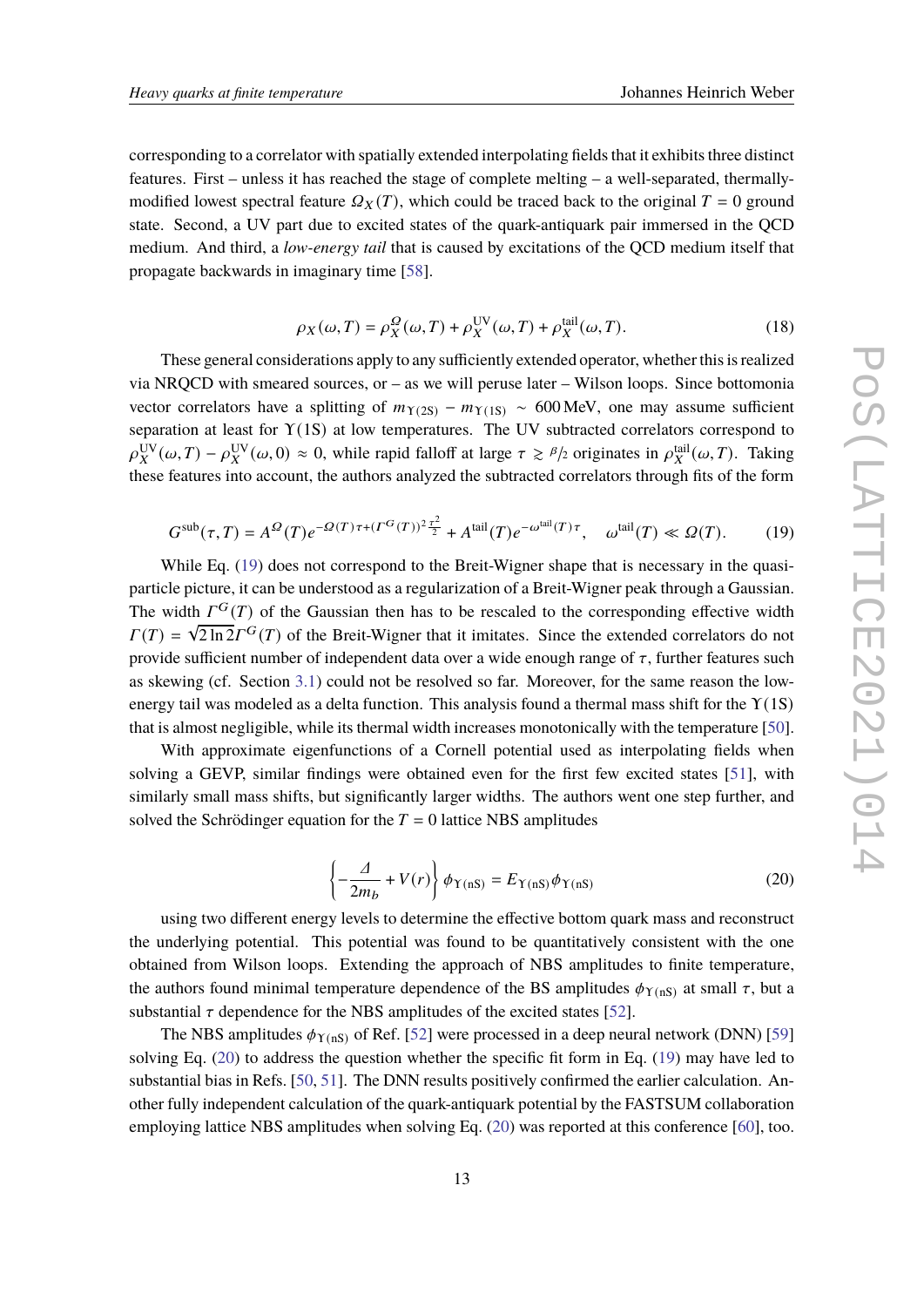<span id="page-13-0"></span>

**Figure 4:** Wilson line correlators in Coulomb gauge in  $(2+1)$ -flavor QCD. Correlators with smaller  $N_{\tau}$ exhibit stronger  $\tau$  dependence at large  $\tau$ , and lack the plateau present at  $T = 0$ . Subtraction of the vacuum UV part (filled symbols) reveals an approximately linear decrease until  $\tau \ge \frac{\beta}{2}$  (left, from [\[58\]](#page-21-1)). We see smearing independence as well as consistency with results obtained on coarser lattices at large enough  $\tau T$  to be accessible by the latter. Smaller  $\tau T$  values seem to suffer from major fluctuations due to large cancellations that become prominent after the subtraction of the large  $T = 0$  UV part (right).

## **3.5 Heavy quarkonia using static quarks**

In the following, we leave any finite heavy-quark mass behind and consider the static limit, which inherits from the NRQCD case the lack of symmetry under  $\tau \to \beta - \tau$  and the simple Laplace kernel in the relation between correlator and spectral function in Eq. [\(1\)](#page-3-1). We define cumulants of the Wilson loop  $W(r, T, \tau)$  (or, more generally, of any correlator  $G(T, \tau)$ ) as

$$
m_1(r,T,\tau) = -\frac{\partial \ln W(r,T,\tau)}{\partial \tau}, \quad m_{n+1}(r,T,\tau) = \frac{\partial m_n(r,T,\tau)}{\partial \tau} \quad \text{for } n > 1. \tag{21}
$$

If  $m_1$  is defined through a discrete derivative, e.g. the logarithm of a next-neighbor ratio, it coincides with the usual effective mass  $m_1(r, T, \tau) = \frac{1}{a} \ln \left[ \frac{W(r, T, \tau)}{W(r, T, \tau + a)} \right]$ . For the analysis of the Wilson loops – which all represent extended operators – the same technique of subtracting the vacuum UV part as in the NRQCD case has been applied, cf. Section [3.4.](#page-10-0) Results for  $T = 0$  or three different temperatures are shown in Fig. [4,](#page-13-0) where the simplified  $\tau$  dependence of the subtracted correlators at  $\tau \le \beta/2$  is evident. This study used the well-established HotQCD setup (HISQ/Tree action with  $m_l = \frac{m_s}{20}$ , see Section [3.3\)](#page-8-0), too.

Instead of a rectangular Wilson loop, the authors considered the correlator of two temporal Wilson lines in Coulomb gauge, or a Wilson loop with spatially smeared (three-dimensional HYP smearing [\[61\]](#page-21-4)) spatial Wilson lines. It was demonstrated at  $T = 0$  [\[62\]](#page-21-5) that the smearing reduces the UV part of the correlator, and at  $T > 0$  [\[58\]](#page-21-1) that the smeared Wilson loops and Coulomb gauge Wilson line correlators are – after appropriate subtraction of the respective vacuum UV parts – statistically consistent in the range of approximately linear  $\tau$  dependence, namely at  $\tau \le \beta/2$ , but differ in their rapid falloff at  $\tau \ge \frac{\beta}{2}$  that is related to the low-energy tail. Hence, the behavior at  $\tau \le \beta/2$  may be understood as independent of the details of the interpolating operator. This strongly points toward the existence of a quasiparticle state.

On the one hand, an approximately linear  $\tau$  dependence of  $m_1(r, T, \tau)$  for the UV-subtracted correlator implies nearly constant  $m_2(r, T, \tau)$ , and approximately zero  $m_3(r, T, \tau)$  at  $\tau \leq \frac{\beta}{2}$ . On the other hand, the steep falloff at  $\tau \ge \frac{\beta}{2}$  implies that  $m_2(r, T, \tau)$  becomes increasingly negative.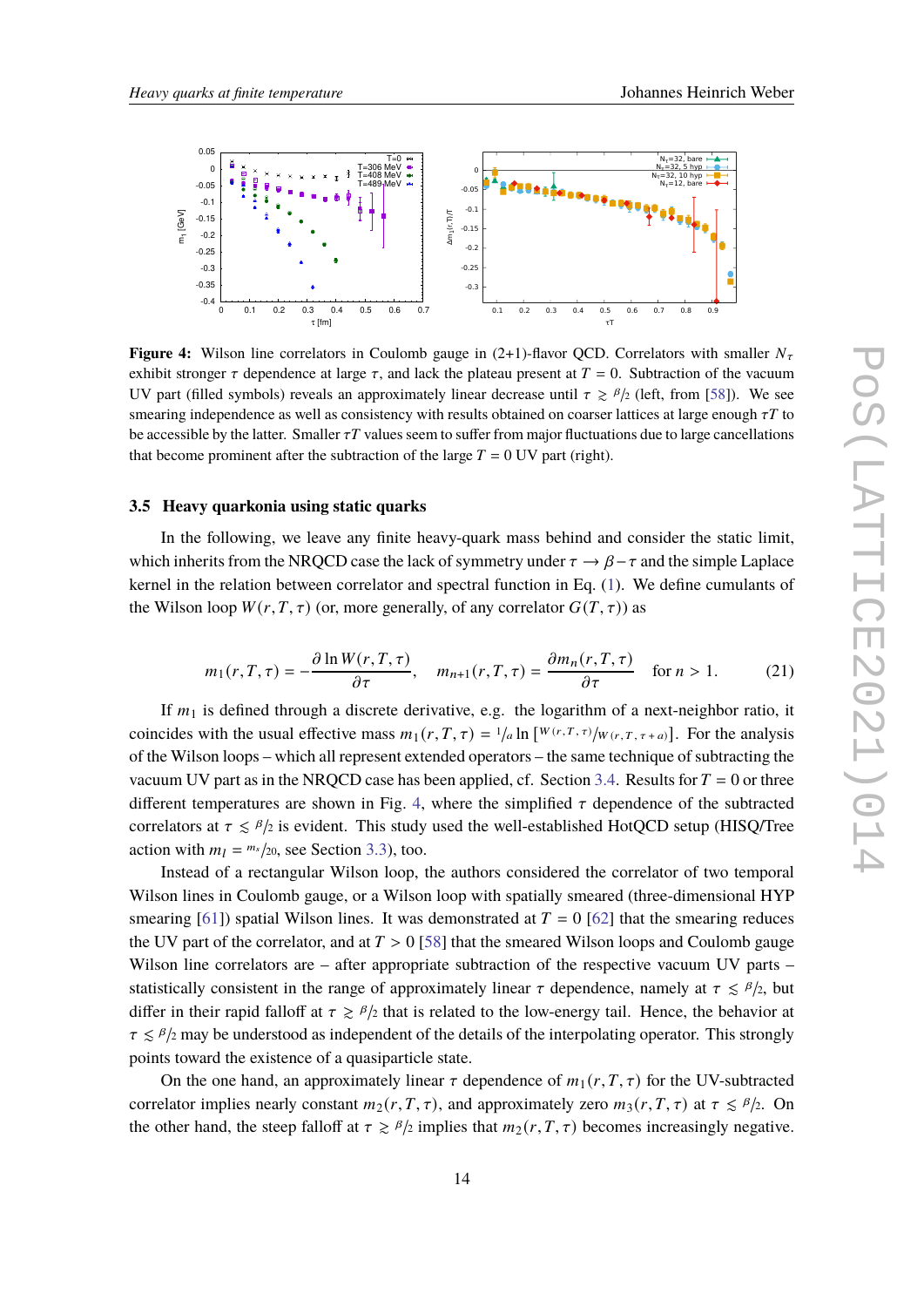This indicates negative  $m_3(r, T, \tau)$  as well. So far, the correlators with  $N_{\tau} \leq 16$  did not provide sufficient resolution for more than the first three cumulants;  $m_3(r, T, \tau)$  could be determined only for  $T > 300$  MeV [\[58\]](#page-21-1). While most of the analysis focused on finite temperature lattices with  $N_{\tau} = 12$  close to the physical point  $(m_l = m_s/20)$ , and a physical strange quark), the comparison to results with  $N_{\tau} = 16$  or 10 suggests mild cutoff effects. Juxtaposition with results for  $m_l = m_s / 5$  at  $T \ge 500$  MeV suggests a mild quark-mass dependence (at high temperatures) as naively expected.

In order to achieve a resolution of the higher cumulants capable of resolving an imprint of the non-trivial dynamics of the quasiparticle state, the HotQCD collaboration has commenced exploratory studies of Wilson line correlators in Coulomb gauge on exceptionally fine lattices  $a \approx 0.028$  fm using  $N_{\tau} = 32$  or 24, i.e. in a fixed scale approach. In this study, the subtraction of the UV part – previously implemented in terms of fits to the  $T = 0$  correlator – was substituted by a direct calculation of the ratio between two correlators at different temperatures. The new approach yields in all studied cases statistically consistent results; the first cumulant of the ratio is the difference between first cumulants at the two different temperatures, i.e.  $\Delta m_1(r, T) = m_1(r, T) - m_1(r, 0)$ , see Fig. [4.](#page-13-0) Preliminary results have been reported at this conference [\[63\]](#page-21-6). Use of such fine lattices necessitated noise suppression techniques to obtain a good signal at intermediate to large  $\tau$  even for quite small distances. The use of four-dimensional HYP smearing [\[61\]](#page-21-4) after Coulomb gauge fixing, which had been introduced for studying the screening masses of Polyakov loop correlators at large distances [\[64,](#page-21-7) [65\]](#page-21-8) is being used as a noise suppresion technique on these fine lattices as well. While the UV part cancels very well between smeared  $T = 0$  and finite temperature correlators, previously insignificant statistical fluctuations seem to become prominent due to the cancellations. For this reason, conclusive results on higher cumulants at  $\tau \le \frac{\beta}{2}$  may require improved statistics.

A similar reasoning as in the non-relativstic case means that the fit in Eq. [\(19\)](#page-12-0) could be applied to the UV subtracted Wilson loops as well. These fits have been reported at this conference [\[66\]](#page-21-9), and suggest a strong-binding scenario, where the position of the lowest spectral feature  $Q(r, T)$  is practically independent of the temperature, while the corresponding effective width  $\Gamma(r, T)$  shows naive scaling  $\Gamma(rT)/T = f(rT)$  for all temperatures down to the crossover. An alternative analysis following a different approach – reported in Ref. [\[66\]](#page-21-9), too – also suggests a strong-binding scenario, where the position of the lowest spectral feature  $\Omega(r, T)$  is nearly independent of the temperature, while the corresponding width  $\Gamma(r, T)$  shows weaker than naive scaling with T and rT. In this approach the Matsubara correlator at tree-level improved frequencies is obtained as the Fourier transform of the Euclidean-time correlator. Then the Matsubara correlator is interpolated using Padé approximants, and finally analytically continued from imaginary to real frequencies, where the properties of the lowest spectral feature could be read off directly. The third approach discussed in Ref. [\[66\]](#page-21-9) is a Bayesian one, where the Bayesian Reconstruction (BR) [\[67\]](#page-21-10) was applied as a regulator in the analysis of the Wilson loops. However, the very precise underlying lattice correlators on ensembles in the HotQCD setup are explicitly sensitive to tiny positivity violations at  $r \sim a$  and  $\tau \sim a$  due to the use of the improved gauge action; these can be resolved only on fine lattices [\[62\]](#page-21-5). Hence, the BR analysis was limited to sufficiently coarse lattices, namely for  $N_{\tau} = 12$  just at the crossover, where the BR method is consistent with the other results.

Earlier Padé or BR analyses on subsets of these data without some of the recent refinements of the analysis (for details, see Ref. [\[58\]](#page-21-1)) found within large errors somewhat better support for the weak-binding picture [\[68\]](#page-21-11), similar to an earlier analysis using the quenched approximation or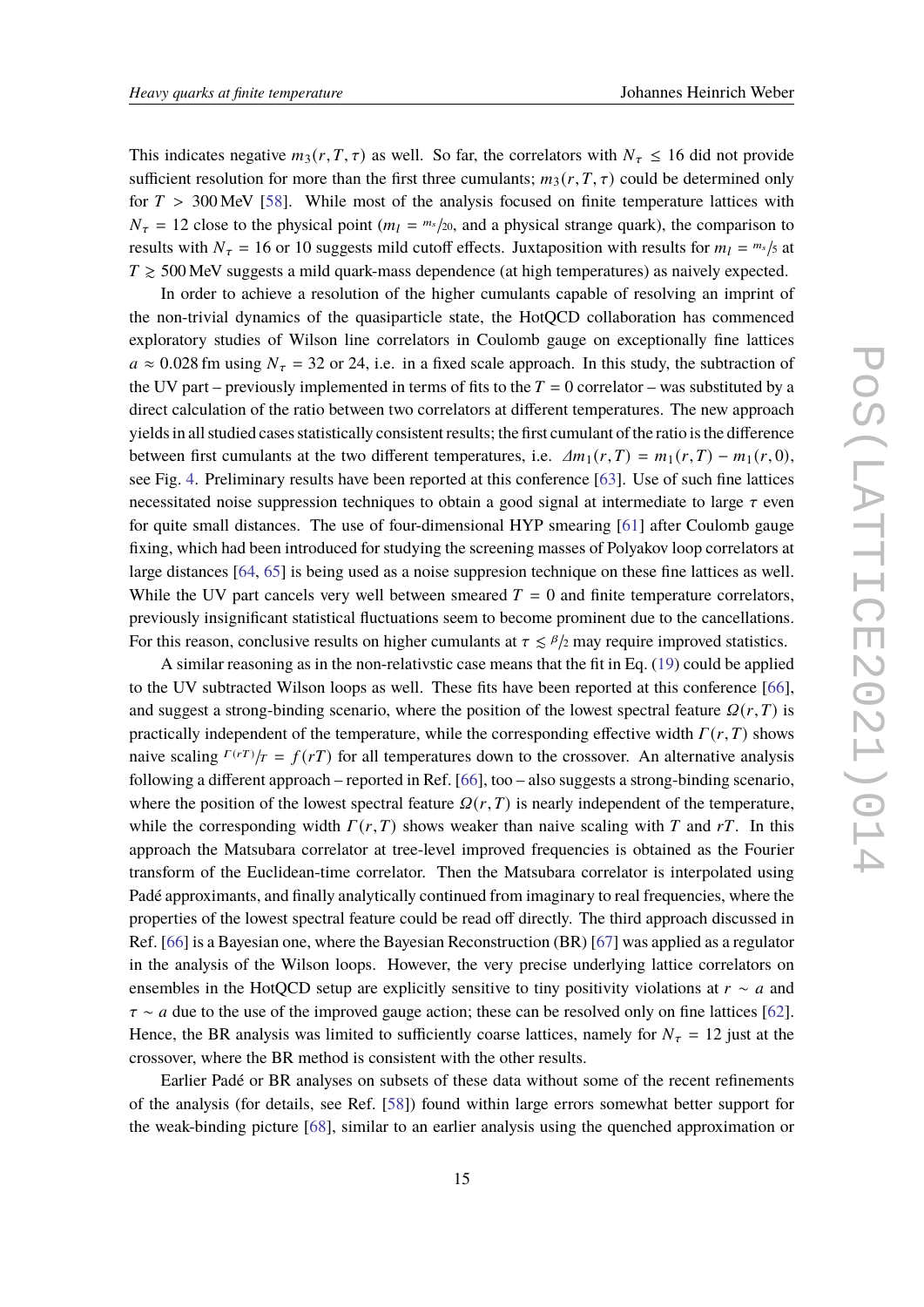$(2+1)$ -flavor lattice QCD with an AsqTad sea [\[69\]](#page-21-12).

The leading-order HTL result in Eq. [\(15\)](#page-8-1) could be a very suggestive inspiration for an analysis of the finite temperature Wilson loops on the lattice, since it contains a regularized Breit-Wigner peak. Such an approach had been followed in the past by fitting Wilson loops on the lattice with a rescaled form of this result [\[70\]](#page-21-13). However, before one embarks on such an endeavor, it is cautious to discern to which extent the lattice Wilson loops share characteristic features of the leading-order HTL result, as reported at this conference [\[66\]](#page-21-9). The first cumulant of the correlator reconstructed from the HTL spectral function,

<span id="page-15-0"></span>
$$
m_1^{\text{HTL}}(r,\tau) = \text{Re}\, V_s^{\text{HTL}}(r,T) + \frac{\text{Im}\, V_s^{\text{HTL}}(r,T)\beta}{\pi} \, \frac{\partial \ln \sin\left(\pi \frac{\tau}{\beta}\right)}{\partial \tau}, \quad \text{for } \tau \sim \frac{\beta}{2},\tag{22}
$$

is antisymmetric under  $\tau \to \beta - \tau$ , and its midpoint value at  $\tau = \beta/2$  is the real part Re  $V_s^{\text{HTL}}(r, T)$ , which coincides at the leading order with the singlet free energy in Coulomb gauge  $F_S^{\text{HTL}}(r,T)$ . A divergence-free comparison is possible in terms of Re  $V_s(r,T) - F_s(r,T)$ , since both share the same renormalon in the weak-coupling expansion or  $\frac{1}{a}$  divergence in the lattice scheme. Due to the lack of a significant UV contribution in the HTL spectral function, however, juxtaposing the HTL expression with the lattice should be done in terms of the UV-subtracted data. First, the characteristic antisymmetry is not represented in the lattice data over a large range in  $\tau$ . Second, the decrease of the lattice data is much steeper than in HTL. Third, the midpoint value of the lattice result is only at very high temperatures  $T \sim 2 \text{ GeV}$  consistent with zero (the HTL prediction); see Refs. [\[58,](#page-21-1) [66\]](#page-21-9) for further details.

Nonetheless, with a fit range limited to a narrow interval around the midpoint  $\tau = \frac{\beta}{2}$ , it is legitimate to analyze the lattice Wilson loops using Eq. [\(22\)](#page-15-0) in a discretized form and obtain predictions for  $\Omega \sim \text{Re } V_s$  and  $\Gamma \sim \text{Im } V_s$ . In the past such an HTL-inspired analysis had been applied to spatially-smeared Wilson loops on anisotropic lattices in the quenched approximation [\[71\]](#page-21-14). The results from such an analysis of the (2+1)-flavor QCD data in the HotQCD setup have been reported at this conference [\[72\]](#page-21-15). This analysis suggests a weak-binding scenario, where the position of the lowest spectral feature  $\Omega(r,T)$  is quantitatively close to  $F_S(r,T)$ , while the corresponding width  $\Gamma(r,T)$  shows weaker than naive scaling. In particular,  $\Omega(r,T)$  stays close to  $F_S(r,T)$ for  $T > 300$  MeV much beyond  $rT \le 0.3$  where similar agreement has been observed for the  $T = 0$  static energy as well [\[12\]](#page-18-9). These findings are similar to the earlier ones in the quenched approximation [\[71\]](#page-21-14).

All recently applied lattice analysis methods suggest that the finite temperature Wilson loop exhibits a well-defined lowest spectral feature  $Q(r, T)$  at  $r \leq 1.5/r$  and up to  $T \sim 2$  GeV, which can be considered as a complex, quasiparticle remnant of the  $T = 0$  static energy. All the methods robustly point towards a significant width of this spectral feature – or in other words to a large imaginary part of the complex static energy. This width grows for increasing  *or increasing temperature, but* can be seen already at the crossover. However, at present static quark-antiquark correlators do not provide a conclusive picture on the question of weak- vs strong-binding scenario yet. The expected screening of the real part of the static energy is not evident in our calculations.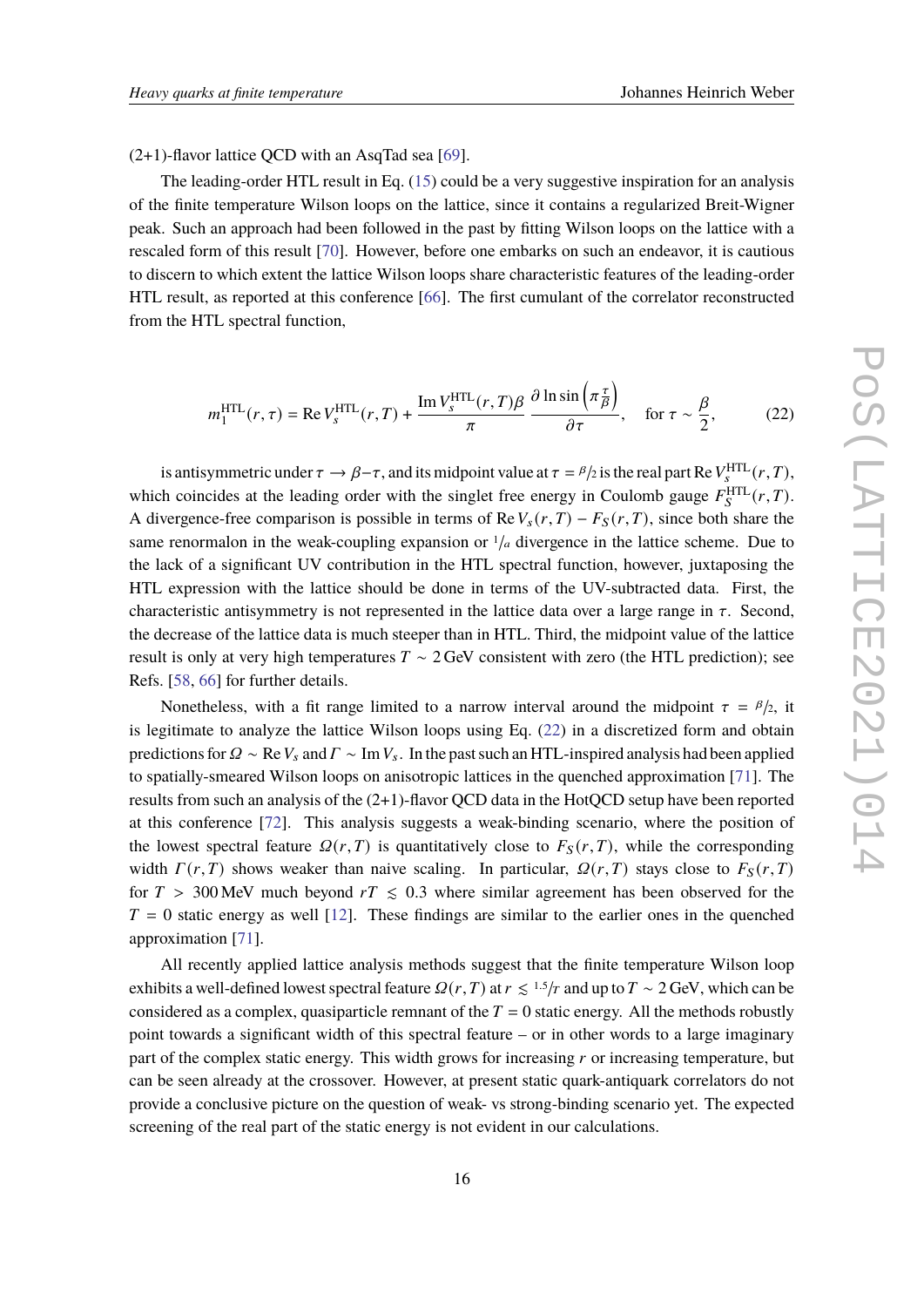#### **3.6 Heavy quarkonia free energies**

The free energies of heavy quarkonia can be studied by evaluating the thermal static quarkantiquark correlators at  $\tau = \beta$ , i.e., in a gauge-invariant manner in terms of the Polyakov loop correlator

$$
C_P(r,T) = \langle P(0)P^{\dagger}(r)\rangle, \qquad (23)
$$

with  $P(r) = \langle \text{Re Tr} U(\beta, r) \rangle$  being the trace of the Polyakov loop. After renormalization  $C_P(r,T) = e^{-F_{qq}(r,T)/r}$ . For  $r \ll \beta$  this correlator can be expressed in terms of the  $T = 0$  singlet- or octet-potentials and the adjoint Polyakov loop; substituting the static energy on the lattice instead of the potentials and accounting for Casimir scaling violations, good agreement up  $rT \leq 0.35$ suggests that within such distances no thermal modification occurs besides the changes of the adjoint Polyakov loop [\[12\]](#page-18-9). The increasing value of the adjoint Polyakov loop implies that coloroctet states – dissociated static quarkonia – become less suppressed.

At large distances,  $C_P(r,T) = C_P^R(r,T) + C_P^I(r,T)$  can be understood as the sum of contributions from the real or imaginary parts of the Polyakov loops, while it asymptotes at  $\langle P \rangle^2$  in the large distance limit. Their ratio

$$
C_P^R(r,T) = \langle \operatorname{Re} P(0) \operatorname{Re} P^{\dagger}(r) \rangle, \quad C_P^I(r,T) = \langle \operatorname{Im} P(0) \operatorname{Im} P^{\dagger}(r) \rangle, \tag{24}
$$

where  $C_P^R(r,T)$  is dominated by two-gluon exchange, while  $C_P^I(r,T)$  is dominated by threegluon exchange. Asymptotically, the normalized correlators

$$
\widetilde{C}_P^R(r,T) = \frac{\langle \operatorname{Re} P(0) \operatorname{Re} P^{\dagger}(r) \rangle - \langle P \rangle^2}{\langle P \rangle^2}, \quad \widetilde{C}_P^I(r,T) = \frac{\langle \operatorname{Im} P(0) \operatorname{Im} P^{\dagger}(r) \rangle}{\langle P \rangle^2},\tag{25}
$$

decay as  $\tilde{C}_{P}^{R,I}(r,T) \propto e^{m_{R,I}r}/rT$  with screening masses  $m_{R,I}$ . At leading order, these screening masses satisfy  $m_R = 2m_D$ ,  $m_I = 3m_D$ ; above the crossover region temperature they are proportional to the temperature up to subleading, logarithmic corrections.

Computing the Polyakov loop correlators at large distances is challenging due to the poor signal-to-noise ratio. However, using four-dimensional hypercubic smearing [\[61\]](#page-21-4) a good signal can be obtained up to  $r \sim \beta$  in the HotQCD setup (see Sec. [3.3\)](#page-8-0), which is sufficient to determine the screening masses  $m_R/r \approx 4.5$  and  $m_I/r \approx 8$  over the temperature range (170 – 1500) MeV that were reported at this conference [\[65\]](#page-21-8). These results are quantitatively consistent with earlier calculations in full QCD [\[73\]](#page-21-16) or in dimensionally reduced effective field theory [\[74\]](#page-21-17). The corresponding screening length  $1/m_D \simeq 2/m_R \simeq 3/m_I$  is  $(0.38 - 0.44)/T$ , which would suggest melting temperatures due to screening of about 380 MeV or 190 MeV for  $\Upsilon(1S)$  or  $J/\Psi$ , respectively.

# <span id="page-16-0"></span>**4. Conclusions**

In these proceedings, we have reviewed the recent advances in lattice gauge theory with respect to the non-pertubative calculation of in-medium heavy-quark observables at finite temperature. We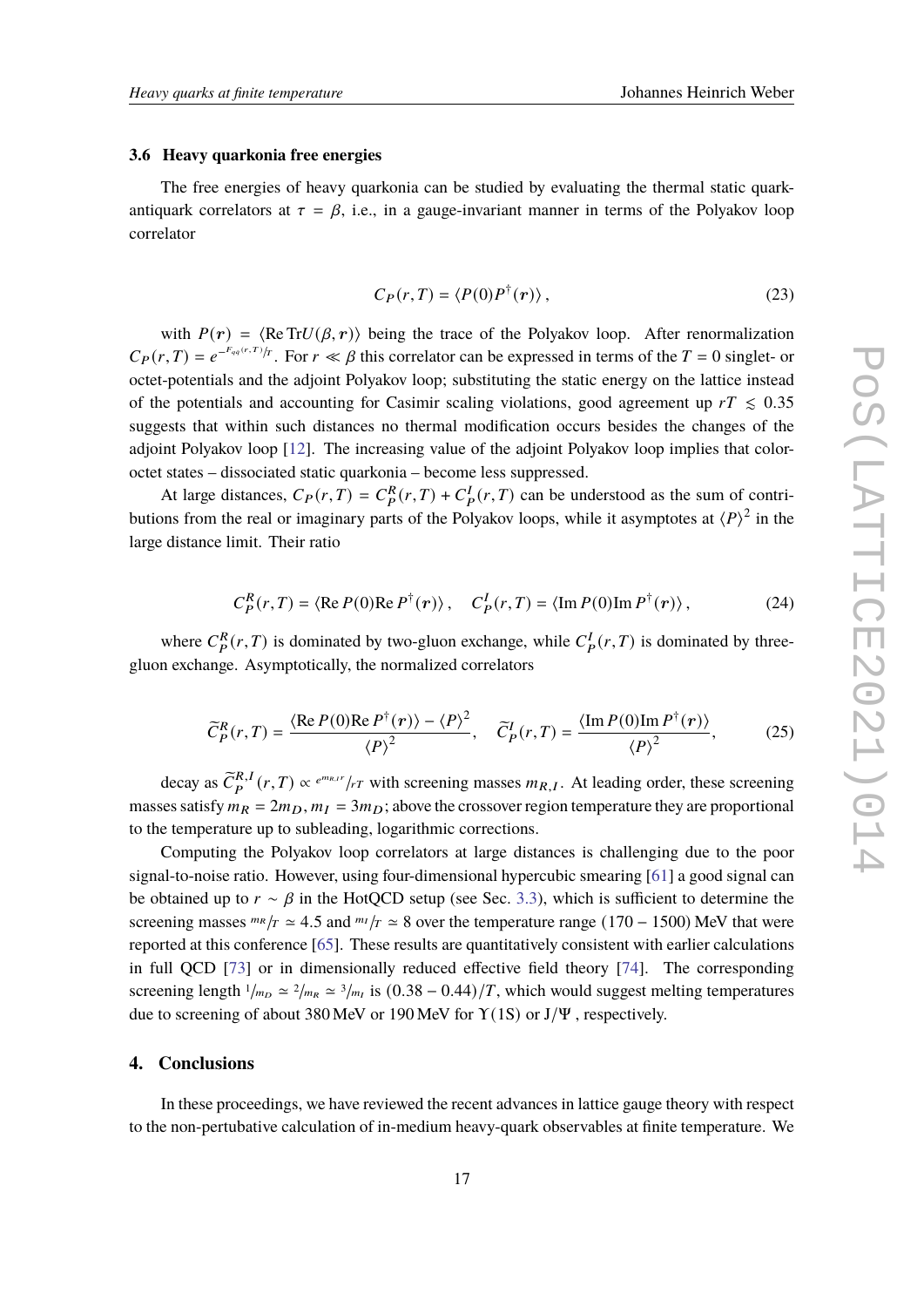have inspected two different, but interrelated problems – isolated heavy quarks that are subject to dynamical *transport phenomena*, and quarkonia, i.e., correlated heavy quark-antiquark pairs, that are subject to dynamical *melting*. The dynamical nature of both phenomena implies that the ill-posed inverse problem in Eq. [\(1\)](#page-3-1) needs to be solved.

The key observables for heavy-quark transport are chromo-electric and -magnetic field-strength correlators, which require efficient noise suppression techniques and have been limited so far to the quenched approximation. Recently, they have been determined using the gradient flow instead of the multi-level algorithm for the noise reduction as reported at this conference [\[31,](#page-19-9) [32\]](#page-19-10). This alleviates issues with renormalization in previous calculations, and opens up the prospect of obtaining the first non-perturbative QCD results in the near future.

The key observables for in-medium heavy quarkonia are either spatial or temporal quarkonia correlators, or thermal Wilson loops, which have been studied with three dynamical flavors by multiple groups. Spatial bottomonia correlators have been computed [\[42\]](#page-20-2) with HISQ action in an extension of a previous study in the charm sector [\[40\]](#page-20-3). Both studies support the expected melting temperatures of a strong-binding scenario as reported at this conference [\[44\]](#page-20-5). Preliminary results from a study of spatial correlators in the chiral limit were reported at this conference [\[45\]](#page-20-6), which determined that the next-to-leading order does not quantitatively capture the percent-level deviation between the leading order and the lattice even at the electroweak scale. Of course, these findings apply to heavy quarkonia as well. Temporal bottomonia correlators have been computed using NRQCD by the FASTSUM and HotQCD collaborations. The HotQCD results [\[50–](#page-20-15)[52,](#page-20-11) [59\]](#page-21-2) using extended sources generally support the strong-binding scenario. Older results from FASTSUM [\[48\]](#page-20-9) or HotQCD [\[49\]](#page-20-10) as well as preliminary FASTSUM results [\[53](#page-20-12)[–56,](#page-20-14) [60\]](#page-21-3) with local point sources paint a less conclusive picture. Thermal Wilson loops or Coulomb gauge Wilson line correlators have been analyzed by the HotQCD collaboration [\[58\]](#page-21-1). These calculations robustly point to the existence of a well-separated, lowest spectral structure with a finite width as the remnant of the  $T = 0$  static energy, but are inconclusive with regard to the weak- or strong-binding scenarios. Some calculations using the same data were reported at this conference, which supported for an HTL-inspired Ansatz the weak-binding [\[72\]](#page-21-15), or for model fits or Padé analysis the strong-binding scenario [\[66\]](#page-21-9). The screening length obtained from Polyakov correlators would suggest melting temperatures closer to a strong-binding scenario [\[65\]](#page-21-8). In this regard it is not obvious how this result, together with the robust evidence for the finite thermal width, and the melting patterns from the spatial quarkonia correlators can be reconciled in a consistent picture. The most likely path towards a more conclusive result is the use of very fine lattices that could exclude some solutions of the inverse problem; preliminary results in this direction from the HotQCD collaboration have been reported at this conference [\[63\]](#page-21-6). Of course, the required fine ensembles would be valuable for calculation of spatial or temporal quarkonia correlators, or for the field-strength correlators from which transport coefficients are determined.

## **Acknowledgments**

We thank P. Petreczky for discussions, careful reading and comments on the manuscript. J.H.W.'s research was funded by the Deutsche Forschungsgemeinschaft (DFG, German Research Foundation) - Projektnummer 417533893/GRK2575 "Rethinking Quantum Field Theory".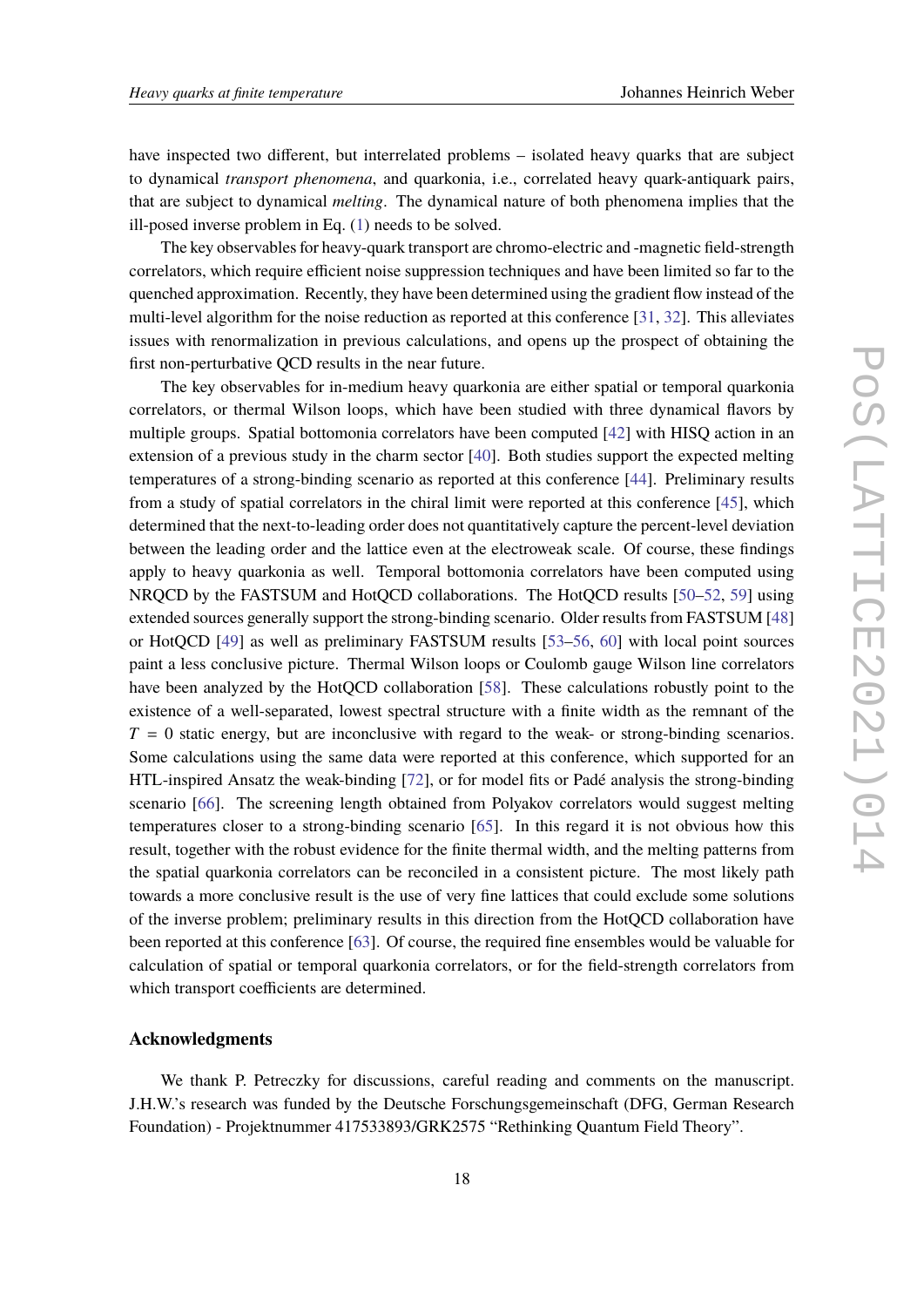## **References**

- <span id="page-18-0"></span>[1] Y. Akiba, A. Angerami, H. Caines, A. Frawley, U. Heinz, B. Jacak, J. Jia, T. Lappi, W. Li and A. Majumder, *et al.* [arXiv:1502.02730 [nucl-ex]].
- [2] H. T. Ding, F. Karsch and S. Mukherjee, doi:10.1142/9789814663717\_0001.
- [3] A. Bazavov *et al.* [USQCD], Eur. Phys. J. A **55**, no.11, 194 (2019) [arXiv:1904.09951 [hep $lat$ ].
- <span id="page-18-1"></span>[4] A. Bazavov and J. H. Weber, Prog. Part. Nucl. Phys. **116**, 103823 (2021) [arXiv:2010.01873 [hep-lat]].
- <span id="page-18-2"></span>[5] D. J. Gross, R. D. Pisarski and L. G. Yaffe, Rev. Mod. Phys. **53**, 43 (1981).
- <span id="page-18-3"></span>[6] F. Karsch, K. Redlich and A. Tawfik, Eur. Phys. J. C **29**, 549-556 (2003) [arXiv:hepph/0303108 [hep-ph]].
- <span id="page-18-4"></span>[7] R. Hagedorn, Nuovo Cim. Suppl. **3**, 147-186 (1965) CERN-TH-520.
- <span id="page-18-5"></span>[8] N. Cabibbo and G. Parisi, Phys. Lett. B **59**, 67-69 (1975).
- <span id="page-18-6"></span>[9] H. T. Ding *et al.* [HotQCD], Phys. Rev. Lett. **123**, no.6, 062002 (2019) [arXiv:1903.04801 [hep-lat]].
- <span id="page-18-7"></span>[10] A. Bazavov *et al.* [HotQCD], Phys. Lett. B **795**, 15-21 (2019) [arXiv:1812.08235 [hep-lat]].
- <span id="page-18-8"></span>[11] S. Borsanyi, Z. Fodor, J. N. Guenther, R. Kara, S. D. Katz, P. Parotto, A. Pasztor, C. Ratti and K. K. Szabo, Phys. Rev. Lett. **125**, no.5, 052001 (2020) [arXiv:2002.02821 [hep-lat]].
- <span id="page-18-9"></span>[12] A. Bazavov *et al.* [TUMQCD], Phys. Rev. D **98**, no.5, 054511 (2018) [arXiv:1804.10600 [hep-lat]].
- <span id="page-18-10"></span>[13] N. Brambilla, S. Eidelman, B. K. Heltsley, R. Vogt, G. T. Bodwin, E. Eichten, A. D. Frawley, A. B. Meyer, R. E. Mitchell and V. Papadimitriou, *et al.* Eur. Phys. J. C **71**, 1534 (2011) [arXiv:1010.5827 [hep-ph]].
- <span id="page-18-11"></span>[14] A. Rothkopf, Phys. Rept. **858**, 1-117 (2020) [arXiv:1912.02253 [hep-ph]].
- <span id="page-18-12"></span>[15] N. Brambilla, A. Pineda, J. Soto and A. Vairo, Rev. Mod. Phys. **77**, 1423 (2005) [arXiv:hepph/0410047 [hep-ph]].
- <span id="page-18-13"></span>[16] T. Matsui and H. Satz, Phys. Lett. B **178**, 416-422 (1986).
- <span id="page-18-14"></span>[17] F. Karsch, D. Kharzeev and H. Satz, Phys. Lett. B **637**, 75-80 (2006) [arXiv:hep-ph/0512239 [hep-ph]].
- <span id="page-18-15"></span>[18] B. Svetitsky, Phys. Rev. D **37**, 2484-2491 (1988).
- <span id="page-18-16"></span>[19] H. B. Meyer, New J. Phys. **13**, 035008 (2011) [arXiv:1012.0234 [hep-lat]].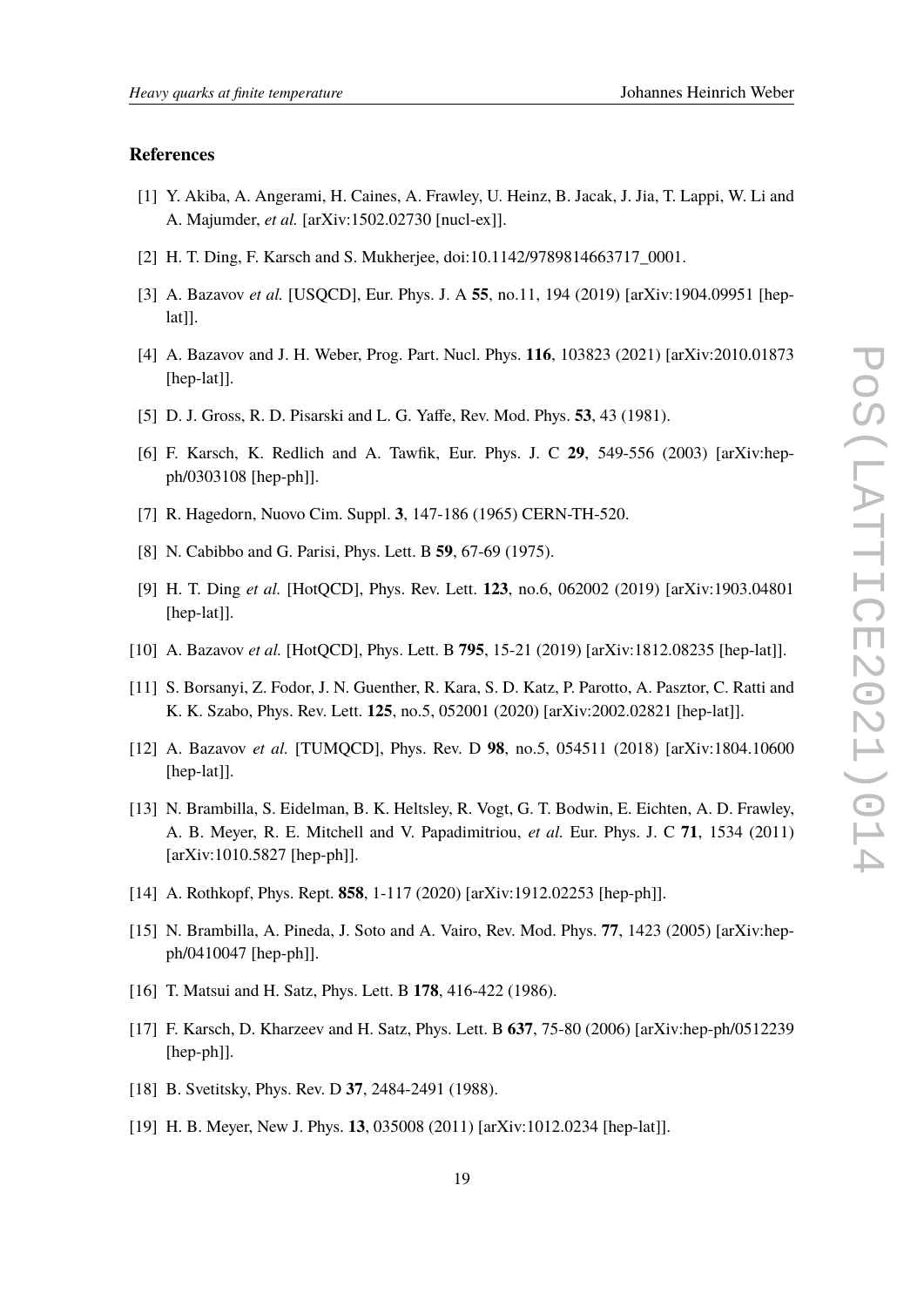- [20] D. Banerjee, S. Datta, R. Gavai and P. Majumdar, Phys. Rev. D **85**, 014510 (2012) [arXiv:1109.5738 [hep-lat]].
- [21] A. Francis, O. Kaczmarek, M. Laine, T. Neuhaus and H. Ohno, Phys. Rev. D **92**, no.11, 116003 (2015) [arXiv:1508.04543 [hep-lat]].
- <span id="page-19-0"></span>[22] N. Brambilla, V. Leino, P. Petreczky and A. Vairo, Phys. Rev. D **102**, no.7, 074503 (2020) [arXiv:2007.10078 [hep-lat]].
- <span id="page-19-1"></span>[23] R. Rapp and H. van Hees, [arXiv:0903.1096 [hep-ph]].
- <span id="page-19-2"></span>[24] M. Laine, JHEP **04**, 124 (2011) [arXiv:1103.0372 [hep-ph]].
- <span id="page-19-3"></span>[25] C. P. Herzog, A. Karch, P. Kovtun, C. Kozcaz and L. G. Yaffe, JHEP **07**, 013 (2006) [arXiv:hepth/0605158 [hep-th]].
- <span id="page-19-4"></span>[26] A. Bouttefeux and M. Laine, JHEP **12**, 150 (2020) doi:10.1007/JHEP12(2020)150 [arXiv:2010.07316 [hep-ph]].
- <span id="page-19-5"></span>[27] S. Caron-Huot, M. Laine and G. D. Moore, JHEP **04**, 053 (2009) [arXiv:0901.1195 [hep-lat]].
- <span id="page-19-6"></span>[28] C. Christensen and M. Laine, Phys. Lett. B **755**, 316-323 (2016) [arXiv:1601.01573 [hep-lat]].
- <span id="page-19-7"></span>[29] M. Lüscher, JHEP **08**, 071 (2010) [erratum: JHEP **03**, 092 (2014)] [arXiv:1006.4518 [hep $lat$ ].
- <span id="page-19-8"></span>[30] L. Altenkort, A. M. Eller, O. Kaczmarek, L. Mazur, G. D. Moore and H. T. Shu, Phys. Rev. D **103**, no.1, 014511 (2021) [arXiv:2009.13553 [hep-lat]].
- <span id="page-19-9"></span>[31] J. Mayer-Steudte, N. Brambilla, V. Leino and P. Petreczky, [arXiv:2111.10340 [hep-lat]].
- <span id="page-19-10"></span>[32] L. Altenkort, A. M. Eller, O. Kaczmarek, L. Mazur, G. D. Moore and H. T. Shu, [arXiv:2111.12462 [hep-lat]].
- <span id="page-19-11"></span>[33] N. Brambilla, M. A. Escobedo, A. Vairo and P. Vander Griend, Phys. Rev. D **100**, no.5, 054025 (2019) [arXiv:1903.08063 [hep-ph]].
- <span id="page-19-12"></span>[34] A. Manohar and H. Georgi, Nucl. Phys. B **234**, 189-212 (1984).
- <span id="page-19-13"></span>[35] N. Brambilla, A. Pineda, J. Soto and A. Vairo, Nucl. Phys. B **566**, 275 (2000) [arXiv:hepph/9907240 [hep-ph]].
- <span id="page-19-14"></span>[36] Y. Burnier and A. Rothkopf, Phys. Rev. D **86**, 051503 (2012) [arXiv:1208.1899 [hep-ph]].
- <span id="page-19-15"></span>[37] M. Laine, O. Philipsen, P. Romatschke and M. Tassler, JHEP **03**, 054 (2007) [arXiv:hepph/0611300 [hep-ph]].
- <span id="page-19-16"></span>[38] N. Brambilla, J. Ghiglieri, A. Vairo and P. Petreczky, Phys. Rev. D **78**, 014017 (2008) [arXiv:0804.0993 [hep-ph]].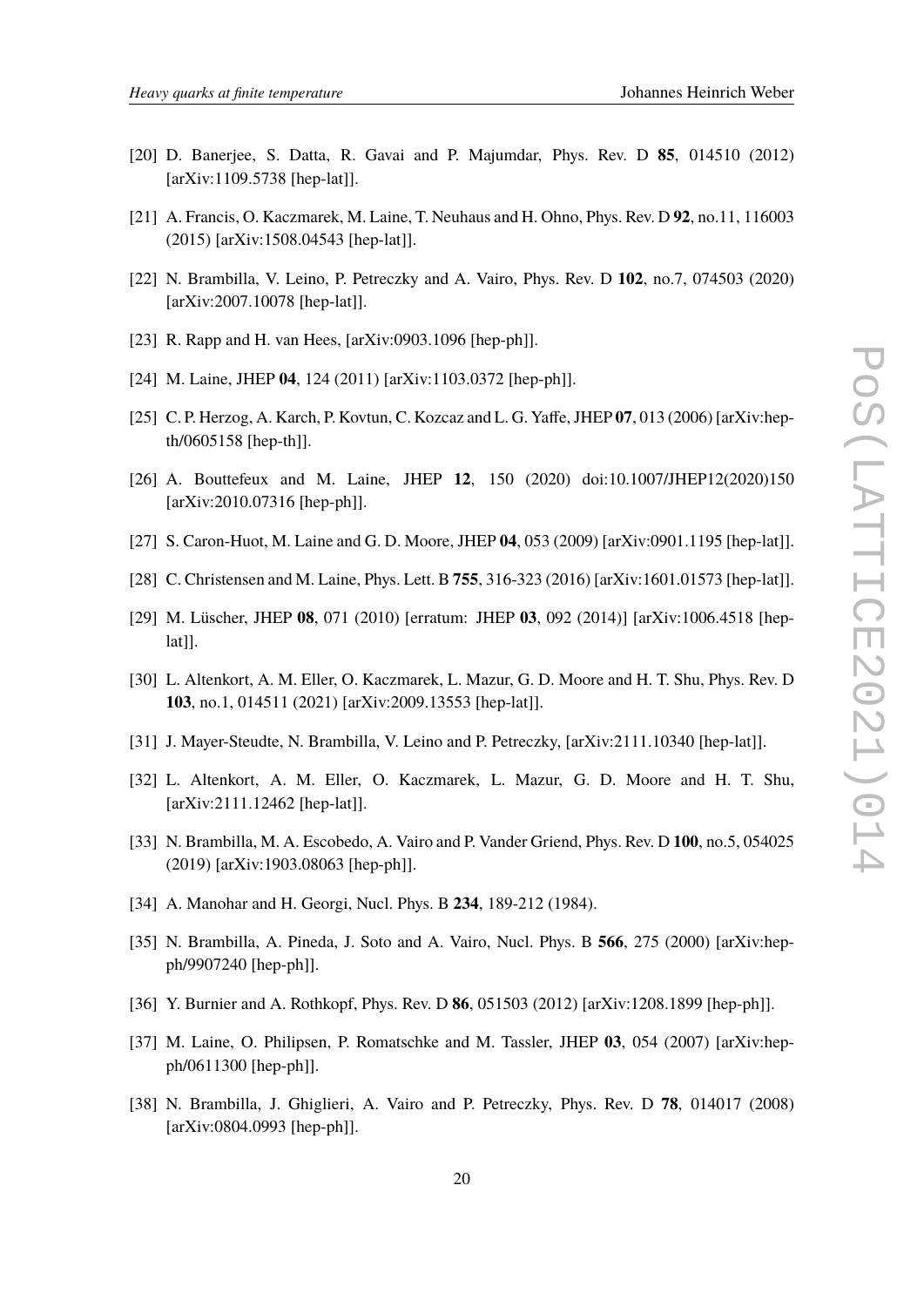- <span id="page-20-0"></span>[39] F. Karsch, E. Laermann, S. Mukherjee and P. Petreczky, Phys. Rev. D **85**, 114501 (2012) [arXiv:1203.3770 [hep-lat]].
- <span id="page-20-3"></span>[40] A. Bazavov, F. Karsch, Y. Maezawa, S. Mukherjee and P. Petreczky, Phys. Rev. D **91**, no.5, 054503 (2015) [arXiv:1411.3018 [hep-lat]].
- <span id="page-20-1"></span>[41] A. Bazavov, S. Dentinger, H. T. Ding, P. Hegde, O. Kaczmarek, F. Karsch, E. Laermann, A. Lahiri, S. Mukherjee and H. Ohno, *et al.* Phys. Rev. D **100**, no.9, 094510 (2019) [arXiv:1908.09552 [hep-lat]].
- <span id="page-20-2"></span>[42] P. Petreczky, S. Sharma and J. H. Weber, Phys. Rev. D **104**, no.5, 054511 (2021) [arXiv:2107.11368 [hep-lat]].
- <span id="page-20-4"></span>[43] J. H. Weber, A. Bazavov and P. Petreczky, PoS**LATTICE2021**, 060 (2021) [arXiv:2110.03606 [hep-lat]].
- <span id="page-20-5"></span>[44] P. Petreczky, S. Sharma and J. H. Weber, [arXiv:2112.07043 [hep-lat]].
- <span id="page-20-6"></span>[45] D. Laudicina, et al., PoS(LATTICE2021) 190.
- <span id="page-20-7"></span>[46] B. A. Thacker and G. P. Lepage, Phys. Rev. D **43**, 196-208 (1991).
- <span id="page-20-8"></span>[47] G. P. Lepage, L. Magnea, C. Nakhleh, U. Magnea and K. Hornbostel, Phys. Rev. D **46**, 4052-4067 (1992) [arXiv:hep-lat/9205007 [hep-lat]].
- <span id="page-20-9"></span>[48] G. Aarts, C. Allton, T. Harris, S. Kim, M. P. Lombardo, S. M. Ryan and J. I. Skullerud, JHEP **07**, 097 (2014) [arXiv:1402.6210 [hep-lat]].
- <span id="page-20-10"></span>[49] S. Kim, P. Petreczky and A. Rothkopf, JHEP **11**, 088 (2018) [arXiv:1808.08781 [hep-lat]].
- <span id="page-20-15"></span>[50] R. Larsen, S. Meinel, S. Mukherjee and P. Petreczky, Phys. Rev. D **100**, no.7, 074506 (2019) [arXiv:1908.08437 [hep-lat]].
- <span id="page-20-16"></span>[51] R. Larsen, S. Meinel, S. Mukherjee and P. Petreczky, Phys. Lett. B **800**, 135119 (2020) [arXiv:1910.07374 [hep-lat]].
- <span id="page-20-11"></span>[52] R. Larsen, S. Meinel, S. Mukherjee and P. Petreczky, Phys. Rev. D **102**, 114508 (2020) [arXiv:2008.00100 [hep-lat]].
- <span id="page-20-12"></span>[53] T. Spriggs, G. Aarts, C. Allton, T. Burns, B. Jäger, S. Kim, M. P. Lombardo, S. Offler, B. Page and S. M. Ryan, *et al.* [arXiv:2112.01599 [hep-lat]].
- [54] B. Page, G. Aarts, C. Allton, B. Jäger, S. Kim, M. P. Lombardo, S. Offler, S. M. Ryan, J. I. Skullerud and T. Spriggs, [arXiv:2112.02075 [hep-lat]].
- <span id="page-20-13"></span>[55] S. Offler, G. Aarts, C. Allton, B. Jäger, S. Kim, M. P. Lombardo, B. Page, S. M. Ryan, J. I. Skullerud and T. Spriggs, [arXiv:2112.02116 [hep-lat]].
- <span id="page-20-14"></span>[56] T. Spriggs, G. Aarts, C. Allton, T. Burns, R. H. D'Arcy, B. Jäger, S. Kim, M. P. Lombardo, S. Offler and B. Page, *et al.* [arXiv:2112.04201 [hep-lat]].